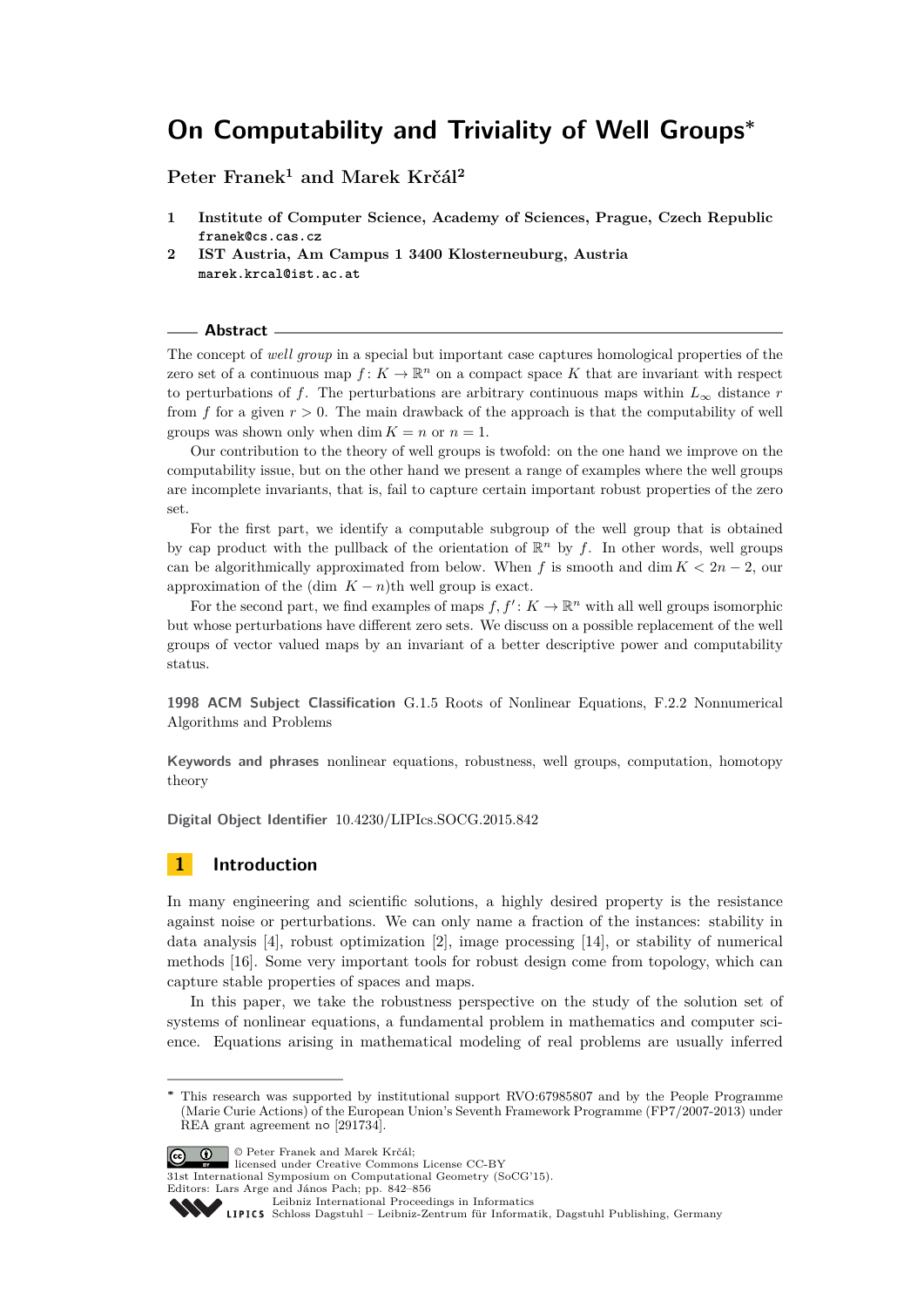from observations, measurements or previous computations. We want to extract maximal information about the solution set, if an estimate of the error in the input data is given.

More formally, for a continuous map  $f: K \to \mathbb{R}^n$  on a compact Hausdorff space K and  $r > 0$  we want to study properties of the family of zero sets

$$
Z_r(f) := \{ g^{-1}(0) \colon ||f - g|| \le r \},\
$$

where  $\|\cdot\|$  is the max-norm with respect to some fixed norm  $|\cdot|$  in  $\mathbb{R}^n$ . The functions *g* with  $||f - g|| \leq r$  (or  $||f - g|| < r$ ) will be referred to as *r*-perturbations of f (or *strict r-perturbations of f*, respectively). Quite notably, we are not restricted to *parameterized* perturbations but allow arbitrary continuous functions at most (or less than) *r* far from *f* in the max-norm.

Well groups. Recently, the concept of well groups was developed to measure "robustness" of intersection" of a map  $f: K \to Y$  with a subspace  $Y' \subseteq Y$  [\[8\]](#page-13-2).

In the special but very important case when  $Y = \mathbb{R}^n$  and  $Y' = \{0\}$  it is a property of  $Z_r(f)$ that, informally speaking, captures "homological properties" that are common to all zero sets in  $Z_r(f)$ . We enhance the theory to include a *relative case*<sup>[1](#page-1-0)</sup> that is especially convenient in the case when *K* is a manifold with boundary. Let  $B \subseteq K$  be a pair of compact Hausdorff spaces and  $f: K \to \mathbb{R}^n$  continuous. Let  $X := |f|^{-1}[0,r]$  where  $|f|$  denotes the function  $x \mapsto |f(x)|$ ; this is the smallest space containing zero sets of all *r*-perturbations *q* of *f*. In the rest of the paper, for any space  $Y \subseteq K$  we will abbreviate the pair  $(Y, Y \cap B)$  by  $(Y, B)$ and, similarly for homology,  $H_*(Y, Y \cap B)$  by  $H_*(Y, B)$ . Everywhere in the paper we use homology and cohomology groups with coefficients in  $\mathbb Z$  unless explicitly stated otherwise. For brevity we omit the coefficients from the notation.

The *j*th well group  $U_i(f, r)$  of *f* at radius *r* is the subgroup of  $H_i(X, B)$  defined by

$$
U_j(f,r) := \bigcap_{Z \in Z_r(f)} \operatorname{Im} (H_j(Z,B) \xrightarrow{i_*} H_j(X,B)),
$$

where  $i_*$  is induced by the inclusion  $i: g^{-1}(0) \hookrightarrow X$  and H refers to a convenient homology theory of compact metrizable spaces that we describe below.[2](#page-1-1) For a simple example of a map  $f$  with  $U_1(f, r)$  nontrivial see Figure [1.](#page-2-0)

**Significance of well groups.** We only mention a few of many interesting things mostly related to our setting. The well group in dimension zero characterizes robustness of solutions of a system of equations  $f(x) = 0$ . Namely,  $\emptyset \in Z_r(f)$  if and only if  $U_0(f, r) \cong 0$ . Higher well groups capture additional robust topological properties of the zero set such as in Figure [1.](#page-2-0) Perhaps the most important is their ability to form *well diagrams* [\[8\]](#page-13-2) – a kind of measure for robustness of the zero set (or more generally, robustness of the intersection of *f* with other subspace  $Y' \subseteq Y$ ). The well diagrams are stable with respect to taking perturbations of  $f$ .<sup>[3](#page-1-2)</sup>

<span id="page-1-0"></span><sup>1</sup> Authors of [\[3\]](#page-13-3) develop a different notion of relativity that is based on considering a pair of spaces

<span id="page-1-1"></span> $(Y', Y_0')$  instead of the single space Y'. This direction is rather orthogonal to the matters of this paper. <sup>2</sup> In [\[8,](#page-13-2) [3\]](#page-13-3), well groups were defined by means of singular homology. But then, once we allow arbitrary continuous perturbations, to the best of our knowledge, no  $f: K \to \mathbb{R}^n$  with nontrivial  $U_j(f,r)$  for  $j > 0$  would be known. In particular, the main result of [\[3\]](#page-13-3) would not hold. The correction via means of Steenrod homology was independently identified by the authors of [\[3\]](#page-13-3).

<span id="page-1-2"></span><sup>&</sup>lt;sup>3</sup> Namely, so called *bottleneck distance* between a well diagrams of *f* and  $\tilde{f}'$  is bounded by  $||f - f'||$ . The stability does not say how well the well diagrams describe the zero set. This question is also addressed in this paper.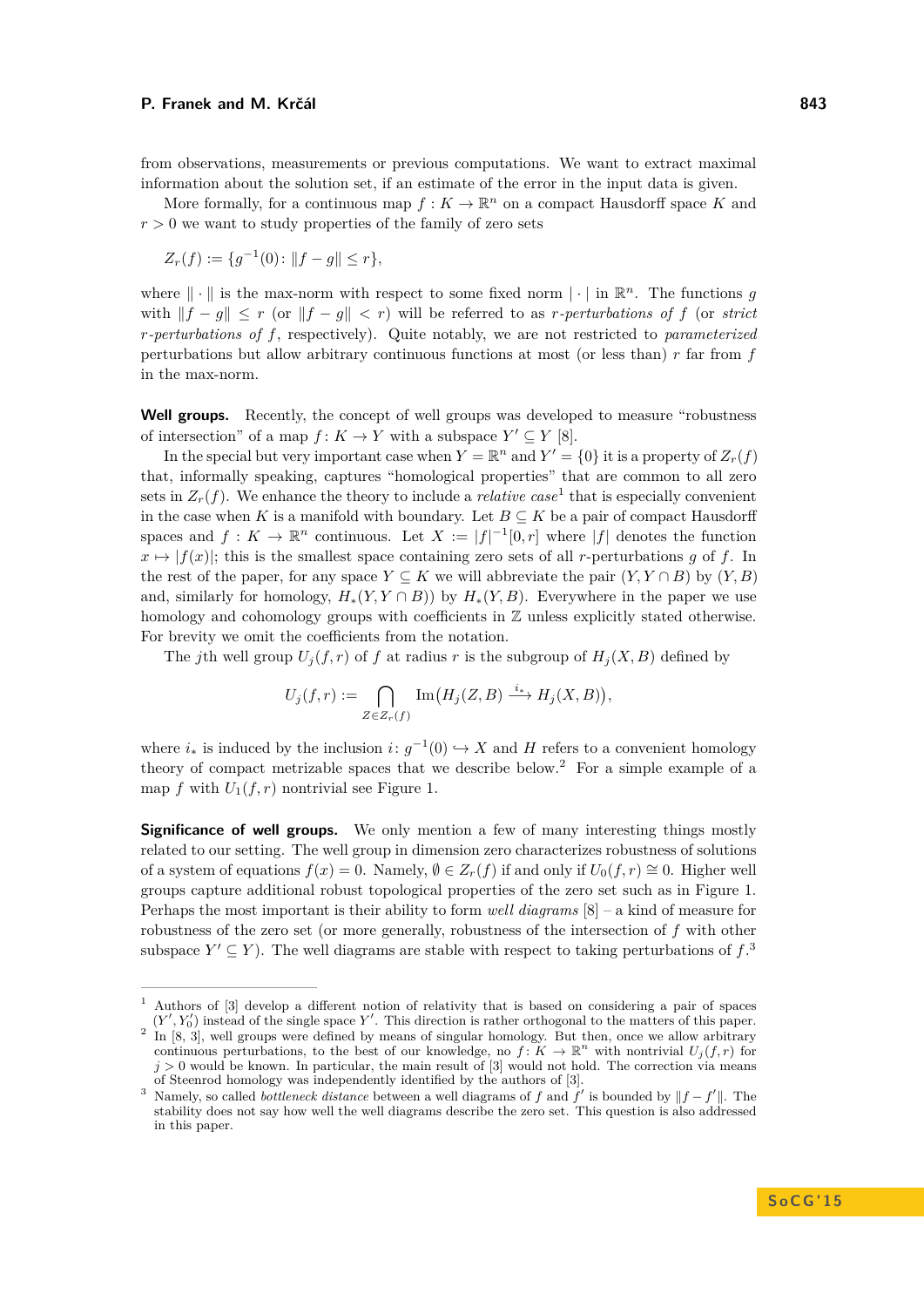<span id="page-2-0"></span>

**Figure 1** For the projection  $f(x, y) = y$  to the vertical axis defined on a box K, the zero set of every *r*-perturbation is contained in  $X = |f|^{-1}[0,r]$  and  $\partial X$  consists of *A* (upper and lower side) where  $|f| = r$ , and  $X \cap B \subseteq \partial K$ . The zero set always separates the two components of *A*. On the homological level, the zero set "connects" the two components of  $X \cap B$  and the image of  $H_1(g^{-1}(0), B)$  in  $H_1(X, B)$  is always surjective and thus  $U_1(f, r) \cong H_1(X, B)$ . Note that the well group would be trivial with  $B = \emptyset$ .

**Homology theory.** For the foundation of well groups we need a homology theory on compact Hausdorff spaces that satisfies some additional properties that we specify later in Section [2.](#page-7-0) Roughly speaking, we want that the homology theory behaves well with respect to infinite intersections. Without these properties we would have to consider only "well behaved" perturbations of a given f in order to be able to obtain some nontrivial well groups in dimension greater than zero. We explain this in more detail also in Section [2.](#page-7-0) For the moment it is enough to say that the *Čech* homology can be used and that for any computational purposes it behaves like simplicial homology. In Section [2](#page-7-0) we explain why using singular homology would make the notion of well groups trivial.

A basic ingredient of our methods is the notion of *cap product*

$$
\frown: H^n(X, A) \otimes H_k(X, A \cup B) \to H_{k-n}(X, B)
$$

between cohomology and homology. We refer the reader to [\[21,](#page-14-3) Section 2.2] and [\[15,](#page-14-4) p. 239] for its properties and to [\[11,](#page-14-5) Appendix E] for its construction in Čech (co)homology. Again, it behaves like the simplicial cap product when applied to simplicial complexes. For an algorithmic implementation, one can use its simplicial definition from [\[21\]](#page-14-3).

## **1.1 Computability results**

**Computer representation.** To speak about computability, we need to fix some computer representation of the input. Here we assume the simple but general setting of [\[10\]](#page-14-6), namely, *K* is a finite simplicial complex,  $B \subseteq K$  a subcomplex, *f* is simplexwise linear with rational values on vertices<sup>[4](#page-2-1)</sup> and the norm  $|\cdot|$  in  $\mathbb{R}^n$  can be (but is not restricted to)  $\ell_1, \ell_2$  or  $\ell_\infty$ norm.

**Previous results.** The algorithm for the computation of well groups was developed only in the particular cases of  $n = 1$  [\[3\]](#page-13-3) or dim  $K = n$  [\[5\]](#page-13-4). In [\[10\]](#page-14-6) we settled the computational complexity of the well group  $U_0(f,r)$ . The complexity is essentially identical to deciding

<span id="page-2-1"></span><sup>4</sup> We emphasize that the considered *r*-perturbations of *f* need not be neither simplexwise linear nor have rational values on the vertices.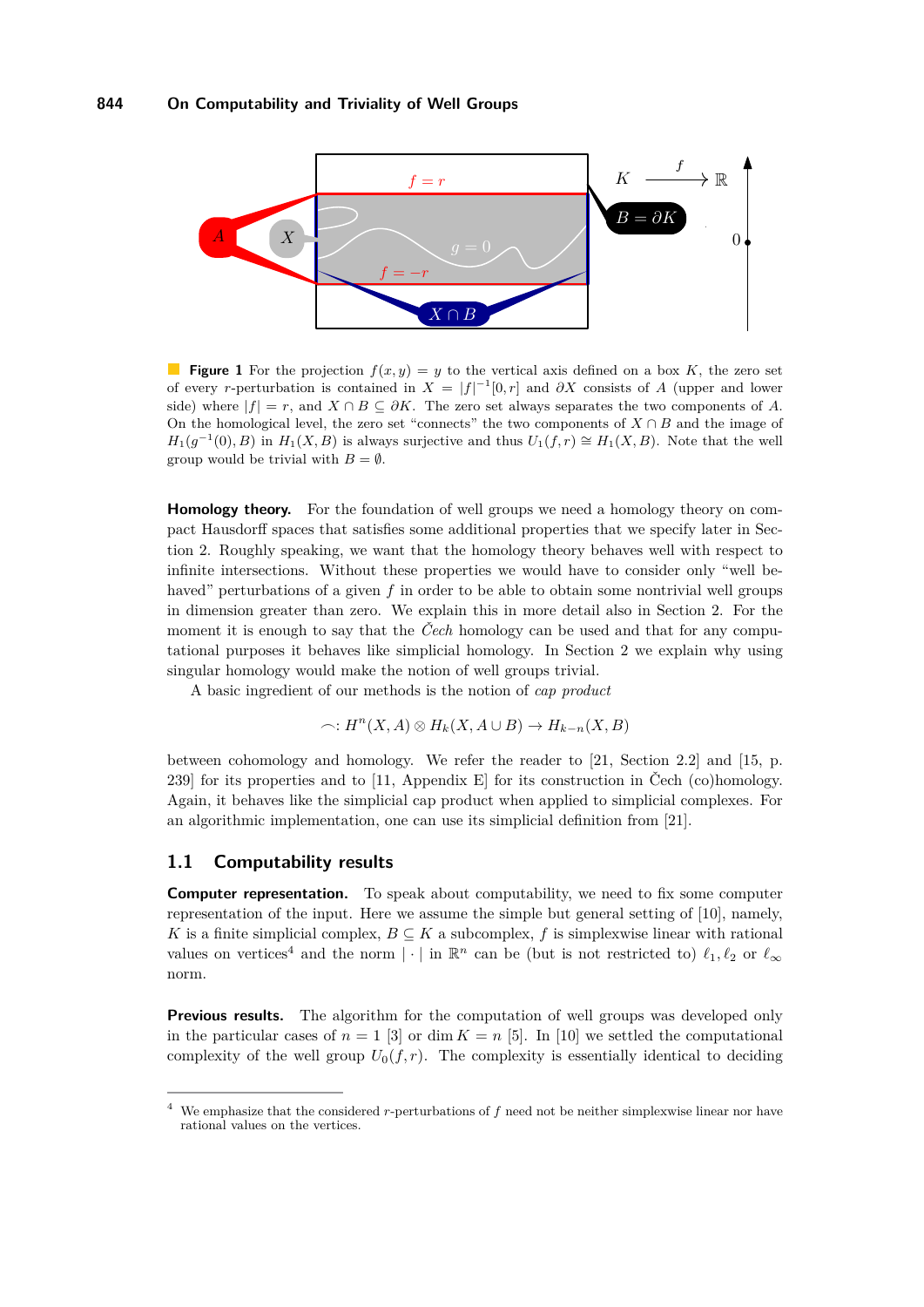whether the restriction  $f|_A: A \to S^{n-1}$  can be extended to  $X \to S^{n-1}$  for  $A = |f|^{-1}(r)$ , or equivalently,  $A = f^{-1}(S^{n-1})$ . The extendability problem can be decided as long as  $\dim K \leq 2n-3$  or  $n=1,2$  or *n* is even. On the contrary, the extendability of maps into a sphere – as well as triviality of  $U_0(f, r)$  – cannot be decided for dim  $K \geq 2n - 2$  and *n* odd, see  $[10]$ <sup>[5](#page-3-0)</sup>. In this paper we shift our attention to higher well groups.

**Higher well groups – extendability revisited.** The main idea of our study of well groups is based on the following. We try to find *r*-perturbations of *f* with as small zero set as possible, that is, avoiding zero on *X'* for  $X' \subseteq X$  as large as possible. It is shown in [\[11,](#page-14-5) Lemma D.1] that for each strict *r*-perturbation *g* of *f* we can find an extension  $e: X \to \mathbb{R}^n$ of  $f|_A$  with  $g^{-1}(0) = e^{-1}(0)$  and vice versa. Thus equivalently, we try to extend  $f|_A$  to a map  $X' \to S^{n-1}$  for  $X'$  as large as possible. The higher skeleton<sup>[6](#page-3-1)</sup> of *X* we cover, the more well groups we kill.

<span id="page-3-4"></span>**• Observation 1.1.** Let  $f: K \to \mathbb{R}^n$  be a map on a compact space. Assume that the pair *of spaces*  $A \subseteq X$  *defined as*  $|f|^{-1}(r) \subseteq |f|^{-1}[0,r]$ *, respectively, can be triangulated and*  $\dim X = m$ *. If the map*  $f|_A$  *can be extended to a map*  $A \cup X^{(i-1)} \rightarrow S^{n-1}$  *then*  $U_j(f,r)$  *is trivial for*  $j > m - i$ *.* 

Assume, in addition, that there is no extension  $A \cup X^{(i)} \to S^{n-1}$ . By the connectivity of the sphere  $S^{n-1}$ , we have  $i \geq n$ . Does the lack of extendability to  $X^{(i)}$  relate to higher well groups, especially  $U_{m-i}(f, r)$ ? The answer is *yes* when  $i = n$  as we show in our computability results below. On the other hand, when  $i > n$ , the lack of extendability *is not* necessarily reflected by  $U_{m-i}(f,r)$ . This leads to the incompleteness results we show in the second part of the paper.

**The first obstruction.** The lack of extendability of  $f|_A$  to the *n*-skeleton is measured by the so called *first obstruction* that is defined in terms of cohomology theory as follows. We can view *f* as a map of pairs  $(X, A) \to (B^n, S^{n-1})$  where  $B^n$  is the ball bounded by the sphere  $S^{n-1} := \{x : |x| = r\}$ . Then the first obstruction  $\phi_f$  is equal to the pullback  $f^*(\xi) \in H^n(X, A)$  of the fundamental cohomology class  $\xi^n \in H^n(B^n, S^{n-1})$ .

<span id="page-3-3"></span>**► Theorem 1.2.** Let  $B \subseteq K$  be compact spaces and let  $f : K \to \mathbb{R}^n$  be continuous. Let  $|f|^{-1}[0,r]$  *and*  $|f|^{-1}(r)$  *be denoted by X and A, respectively, and*  $\phi_f$  *be the first obstruction. Then*  $\phi_f \sim H_k(X, A \cup B)$  *is a subgroup of*  $U_{k-n}(f, r)$  *for each*  $k \geq n$ *.* 

Our assumptions on computer representation allow for simplicial approximation of *X, A* and *f*. The pullback of  $\xi^n \in H^n(B^n, S^{n-1})$  and the cap product can be computed by the standard formulas. This together with more details worked out in the proof in Section [2](#page-7-0) gives the following.

<span id="page-3-0"></span><sup>5</sup> We cannot even approximate the "robustness of roots": it is undecidable, given a simplicial complex *K* and a simplexwise linear map  $f: K \to \mathbb{R}^n$ , whether there exists  $\epsilon > 0$  such that  $U_0(f, \epsilon)$  is nontrivial or whether  $\bar{U}_0(f, 1)$  is trivial. The extendability can always be decided for *n* even, however, the problem is less likely tractable for dim  $K > 2n - 2$ .

<span id="page-3-1"></span><sup>&</sup>lt;sup>6</sup> The *i*-skeleton  $X^{(i)}$  of a simplicial (cell) complex *X* is the subspace of *X* containing all simplices (cells) of dimension at most *i*.

<span id="page-3-2"></span>This is the global description of the first obstruction as presented in [\[25\]](#page-14-7). It can be shown that  $\phi_f$ depends on the homotopy class of  $f|_A$  only. Another way of defining the first obstruction is the following. It is represented by the so-called *obstruction cocycle*  $z_f \in \mathbb{Z}^n(X, A)$  that assigns to each *n*-simplex  $\sigma \in X$  the element  $[f|_{\partial \sigma}] \in \pi_{n-1}(S^{n-1}) \cong \mathbb{Z}$  [\[21,](#page-14-3) Chap. 3]. Through this definition it is not difficult to derive that the map  $f|_A$  can be extended to  $X^{(n)} \to S^{n-1}$  if and only if  $\phi_f = 0$ , see also [\[21,](#page-14-3) Chap. 3].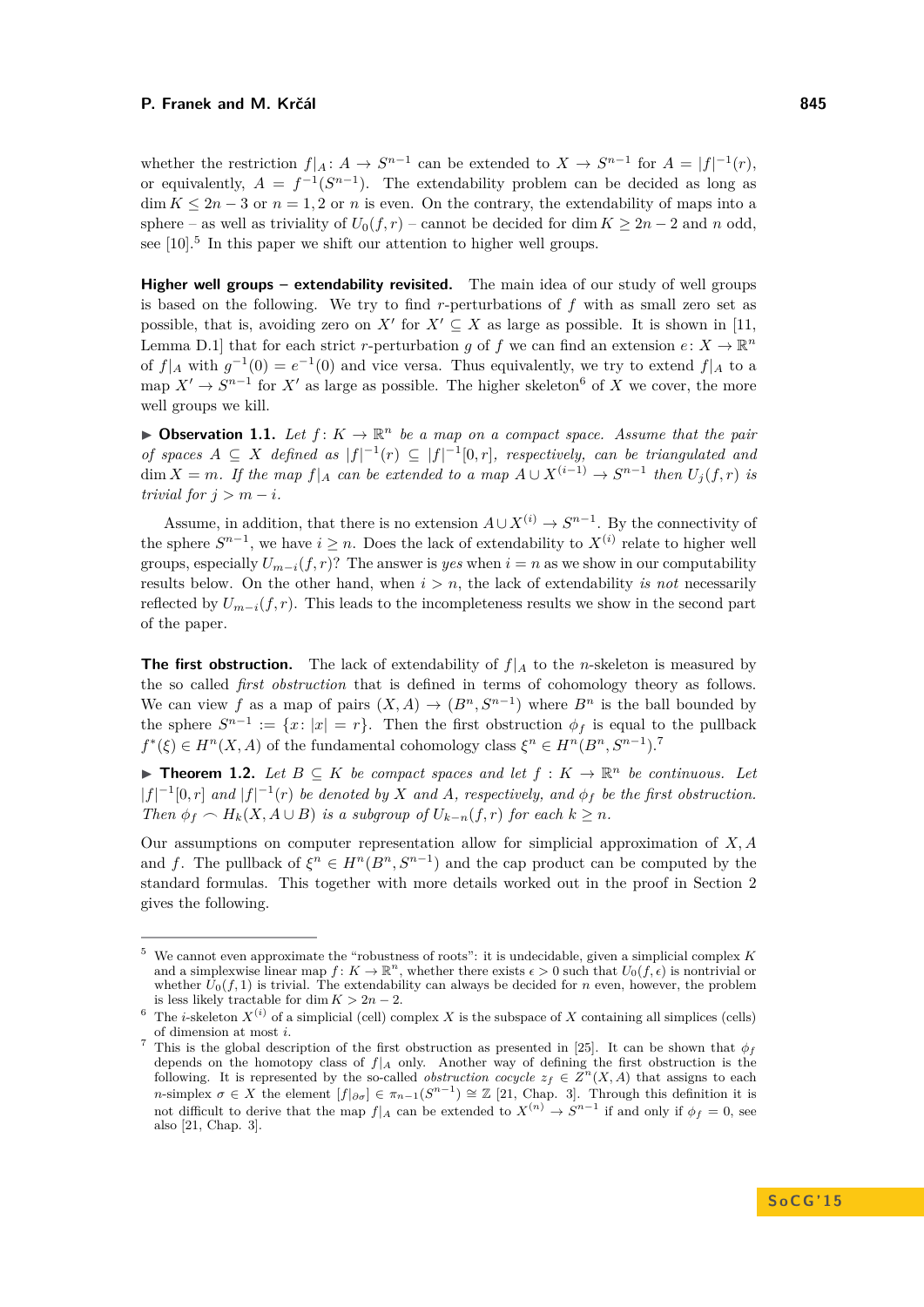<span id="page-4-4"></span> $\triangleright$  **Theorem 1.3.** *Under the assumption on computer representation of*  $K, B$  *and*  $f$  *as above, the subgroup*  $\phi_f \sim H_k(X, A \cup B)$  *of*  $U_{k-n}(f, r)$  *(as in Theorem [1.2\)](#page-3-3) can be computed.* 

**The gap between**  $U_{k-n}$  and  $\phi_f \sim H_k(X, A \cup B)$ . There are maps *f* with  $\phi_f$  trivial but nontrivial  $U_0(f,r)$ .<sup>[8](#page-4-0)</sup> But this can be detected by the above mentioned extendability criterion. We do not present an example where  $U_{k-n}(f,r) \neq \phi_f \sim H_k(X, A \cup B)$  for  $k - n > 0$ , although the inequality is possible in general. In the rest of the paper we work in the other direction to show that there is no gap in various cases and various dimensions.

An important instance of Theorem [1.2](#page-3-3) is the case when *X* can be equipped with the structure of a smooth orientable manifold.

<span id="page-4-1"></span>**Theorem 1.4.** Let  $f: K \to \mathbb{R}^n$  and  $X, A$  be as above. Assume that  $X$  can be equipped *with a smooth orientable manifold structure,*  $A = \partial X$ ,  $B = \emptyset$  and  $n + 1 \le m \le 2n - 3$  for  $m = \dim X$ *. Then* 

<span id="page-4-2"></span>
$$
U_{m-n}(f,r) = \phi_f \frown H_m(X, \partial X).
$$

When  $m = n$ , the well group  $U_0(f, r)$  can be strictly larger than  $\phi_f \sim H_n(X, \partial X)$  but it can be computed.

We believe that the same claim holds when *X* is an orientable PL manifold. It remains open whether the last equation holds also for  $m > 2n - 3$ . Throughout the proof of Theo-rem [1.4,](#page-4-1) we will show that if  $g: K \to \mathbb{R}^n$  is a smooth *r*-perturbation of f transverse to 0, then the fundamental class of  $g^{-1}(0)$  is mapped to the Poincaré dual of the first obstruction. This also holds if  $B \neq \emptyset$  and in all dimensions.

# **1.2** Well groups  $U_*(f, r)$  are incomplete as an invariant of  $Z_r(f)$

A simple example illustrating Theorem [1.4](#page-4-1) is the map  $f: S^2 \times B^3 \to \mathbb{R}^3$  defined by  $f(x, y) :=$ y with  $B^3$  considered as the unit ball in  $\mathbb{R}^3$ . It is easy to show that

for every 1-perturbation *g* of *f* and every  $x \in S^2$  there is a root of *g* in  $\{x\} \times B^3$ *.* (1)

This robust property is nicely captured by (and can be also derived from) the fact  $U_2(f, 1) \cong$  $\mathbb{Z}$ .

The main question of Section [3](#page-11-0) is what happens, when the first obstruction  $\phi_f$  is trivial – and thus  $f|_A$  can be extended to  $X^{(n)}$  – but the map  $f|_A$  cannot be extended to whole of *X*. The zero set of *f* can still have various robust properties such as [\(1\)](#page-4-2). It is the case of  $f: S^2 \times B^4 \to \mathbb{R}^3$  defined by  $f(x, y) := |y|\eta(y/|y|)$  where  $\eta: S^3 \to S^2$  is a homotopically nontrivial map such as the Hopf map. The zero set of each *r*-perturbation *g* of *f* intersects each section  $\{x\} \times B_4$ , but unlike in the example before, well groups do not capture this property. All well groups  $U_j(f, r)$  are trivial for  $j > 0$  and,<sup>[9](#page-4-3)</sup> consequently, they cannot distinguish  $f$  from another  $f'$  having only a single robust root in  $X$ . We will describe the construction of such  $f'$  for a wider range examples.

In the following,  $B_q^i$  will denote the *i*-dimensional ball of radius *q*, that is,  $B_q^i = \{y \in$  $\mathbb{R}^i: |y| \leq q$ . We also emphasize that this and the following theorem hold for arbitrary coefficient group of the homology theory *H*∗.

<span id="page-4-0"></span><sup>&</sup>lt;sup>8</sup> This is the case for  $f: \mathbb{R}^4 \to \mathbb{R}^3$  given by  $f(x) := |x|\eta(x/|x|)$  where  $\eta: S^3 \to S^2$  is the Hopf map.

<span id="page-4-3"></span>Namely  $U_2(f,r) \cong 0$  as is shown by the *r*-perturbation  $g(x,y) = f(x,y) - rx$  with the zero set homeomorphic to the 3-sphere.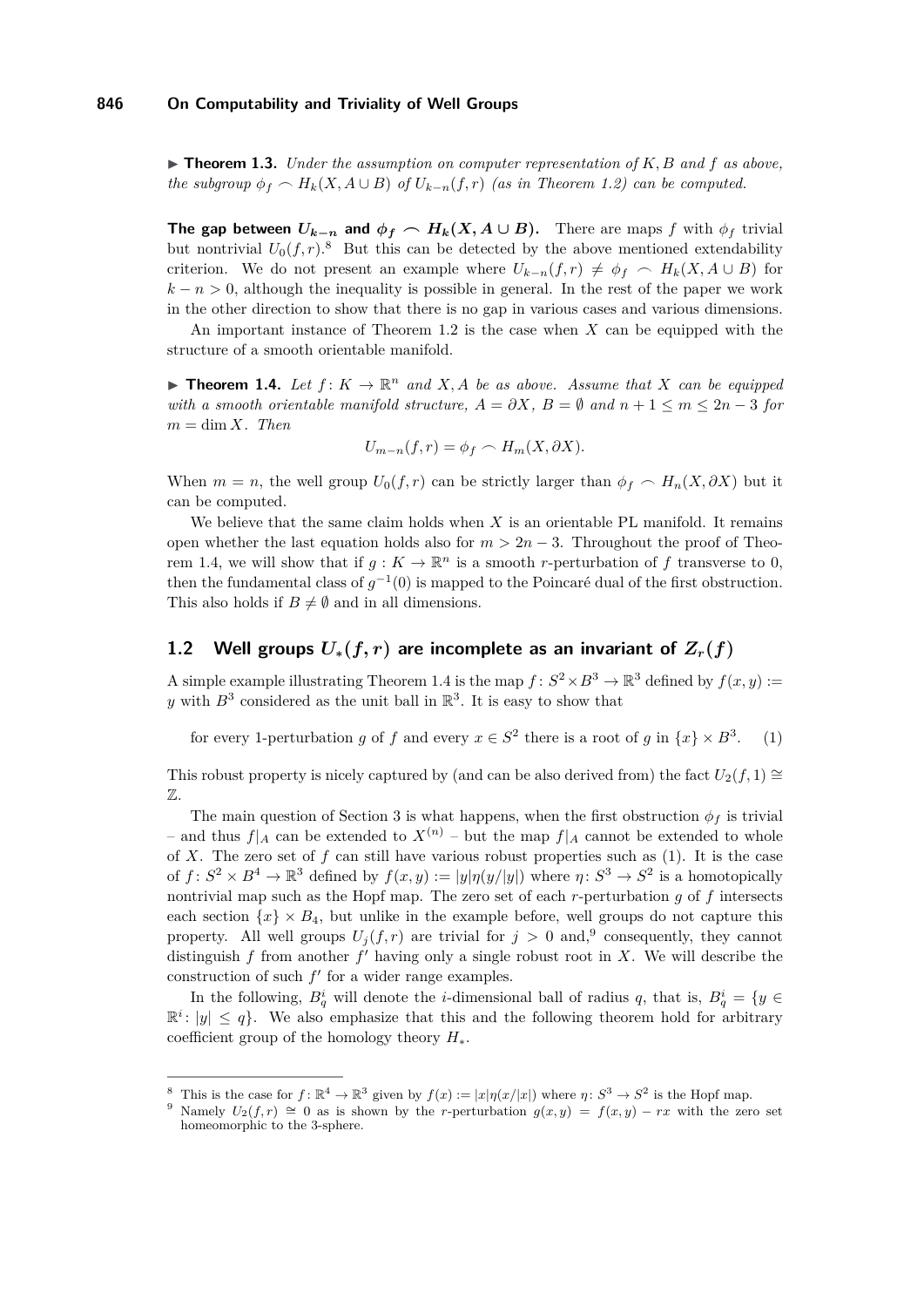<span id="page-5-0"></span>▶ **Theorem 1.5.** Let  $i, m, n \in \mathbb{N}$  be such that  $m - i < n < i < (m + n + 1)/2$  and both  $\pi_{i-1}(S^{n-1})$  *and*  $\pi_{m-1}(S^{n-1})$  *are nontrivial. Then on*  $K = S^{m-i} \times B_1^i$  *we can define two*  $maps f, f': K \to \mathbb{R}^n$  *such that for all*  $r \in (0,1]$ 

*f*, *f*<sup> $'$ </sup> induce the same  $X = S^{m-i} \times B_r^i$  and  $A = \partial X$  and have the same well groups for *any coefficient group of the homology theory H*<sup>∗</sup> *defining the well groups,*

*but*  $Z_r(f) \neq Z_r(f').$ 

*In particular, the property*

*for each*  $Z \in Z_r$  (*.*) *and*  $x \in S^{m-i}$  *there exists*  $y \in B_r^i$  *such that*  $(x, y) \in Z$ 

*is satisfied for f but not for f'*. Namely,  $Z_{\epsilon}(f')$  *contains a singleton for each*  $\epsilon > 0$ *.* 

**The lack of extendability not reflected by**  $U_{m-i}(f, r)$ **.** The key property of the example of Theorem [1.5](#page-5-0) is that the maps  $f|_A$  and  $f'|_A$  can be extended to the  $(i-1)$ -skeleton  $X^{(i-1)}$ of *X*, for  $i > n$ . The difference between the maps lies in the extendability to  $X^{(i)}$ . Unlike in the case when  $i = n$ , the lack of extendability is not reflected by the well groups. The crucial part is the triviality of the well groups in dimension  $m - i$  and<sup>[10](#page-5-1)</sup> this triviality holds in greater generality:

<span id="page-5-3"></span>▶ **Theorem 1.6.** *Let*  $f: K \to \mathbb{R}^n$ ,  $B \subseteq K$ ,  $X := |f|^{-1}[0,r]$  *and*  $A := |f|^{-1}\{r\}$ *. Assume that the pair*  $(X, A)$  *can be finitely triangulated.*<sup>[11](#page-5-2)</sup> *Further assume that*  $f|_A$  *can be extended to a map*  $h: A ∪ X<sup>(i-1)</sup> → S<sup>n-1</sup>$  *for some i such that*  $m-i < n < i < (m+n)/2$  *for*  $m := \dim X$ *. Then*  $U_{m-i}(f,r) = 0$  *for any coefficient group of the homology theory*  $H_*$ .

The whole proof is in [\[11,](#page-14-5) Appendix C] but its core idea is already contained in the proof of Theorem [1.5.](#page-5-0) There we also comment on the possibility of finding pairs of maps *f* and f' with the same well groups but different robust properties of their zero sets in this more general situation.

**Our subjective judgment on well groups of**  $\mathbb{R}^n$ **-valued maps.** We find the problem of the computability of well groups interesting and challenging with connections to homotopy theory (see also Proposition [1.7](#page-6-0) below). Moreover, we acknowledge that well groups may be accessible for non-topologists: they are based on the language of homology theory that is relatively intuitive and easy to understand. On the other hand, well groups may not have sufficient descriptive power for various situations (Theorems [1.5](#page-5-0) and [1.6\)](#page-5-3). Furthermore, despite all the effort, the computability of well groups seems far from being solved. In the following paragraphs, we propose an alternative based on homotopy and obstruction theory that addresses these drawbacks.

## **1.3 Related work**

**A replacement of well groups of**  $\mathbb{R}^n$ **-valued maps.** In a companion paper [\[20\]](#page-14-8), we find a complete invariant for an enriched version of  $Z_r(f)$ . The starting point is the surprising claim that  $Z_r(f)$  – an object of a geometric nature – is determined by terms of homotopy theory.

<span id="page-5-1"></span> $10$  This dimension is somewhat important as all higher well groups are trivial by [\[11,](#page-14-5) Lemma C.2] and all lower homology groups of  $\hat{X}$  may be trivial as is the case in Theorem [1.5.](#page-5-0) On the other hand,  $H_{m-i}(X, \pi_{i-1}(S^{n-1}))$  has to be nontrivial in the case when X is a manifold for the reasons following from obstruction theory and Poincaré duality.

<span id="page-5-2"></span><sup>&</sup>lt;sup>11</sup> That is, there exist finite simplicial complexes  $A^{\Delta} \subseteq X^{\Delta}$  and a homeomorphism  $(X^{\Delta}, A^{\Delta}) \to (X, A)$ .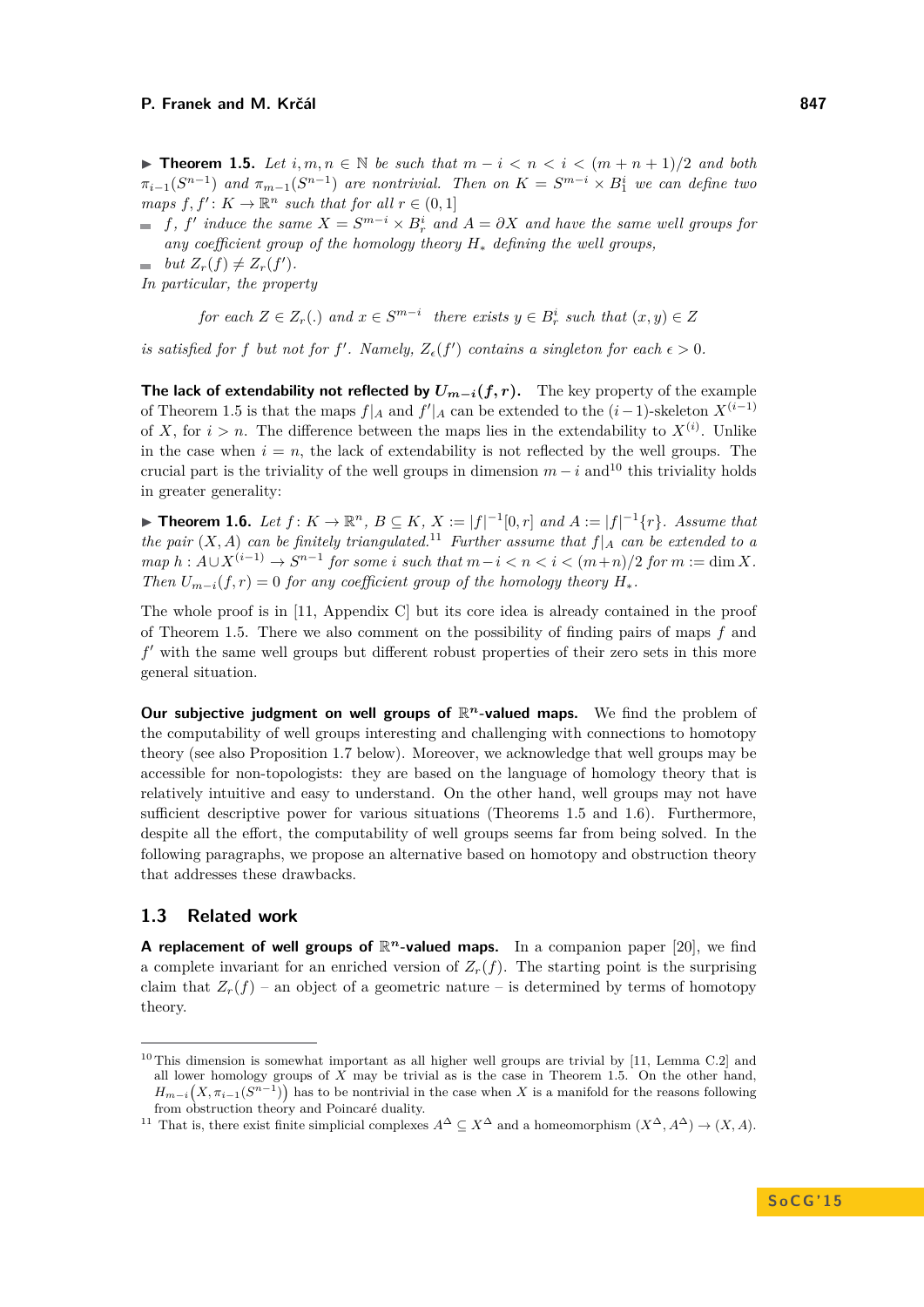<span id="page-6-0"></span>**Proposition 1.7** ([\[20\]](#page-14-8)). Let  $f: K \to \mathbb{R}^n$  be a continuous map on a compact Hausdorff *domain,*  $r > 0$ *, and let us denote the space*  $|f|^{-1}[r,\infty]$  *by*  $A_r$ *. Then the set*  $Z_r(f) :=$  ${g^{-1}(0): \|g - f\| \leq r}$  *is determined by the pair*  $(K, A_r)$  *and the homotopy class of*  $f|_{A_r}$  *in*  $[A_r, \{x \in \mathbb{R}^n : ||x|| \ge r\}] \cong [A_r, S^{n-1}].^{12}$  $[A_r, \{x \in \mathbb{R}^n : ||x|| \ge r\}] \cong [A_r, S^{n-1}].^{12}$  $[A_r, \{x \in \mathbb{R}^n : ||x|| \ge r\}] \cong [A_r, S^{n-1}].^{12}$ 

The complete proof can be found in [\[11,](#page-14-5) Appendix D] and will also appear in [\[20\]](#page-14-8).

Note that since the well groups is a property of  $Z_r(f)$ , they are determined by the pair  $(K, A_r)$  and the homotopy class  $[f|_{A_r}]$ . Thus the homotopy class has a greater descriptive power and the examples from the previous section show that this inequality is strict. If *K* is a  $\sum_{r=1}^{\infty}$  simplicial complex, *f* is simplexwise linear and dim  $A_r \leq 2n-4$  then  $[A_r, S^{n-1}]$  has a natural structure of an Abelian group denoted by  $\pi^{n-1}(A_r)$ . The restriction dim  $A_r \leq 2n-4$  does not apply when  $n = 1, 2$  and<sup>[13](#page-6-2)</sup> otherwise we could replace  $[A_r, S^{n-1}]$  with  $[A_r^{(2n-4)}, S^{n-1}]$ which contains less information but is computable. The isomorphism type of  $\pi^{n-1}(A_r)$ together with the distinguished element  $[f|_{A_r}]$  can be computed essentially by [\[23,](#page-14-9) Thm 1.1]. Moreover, the inclusions  $A_s \subseteq A_r$  for  $s \geq r$  induce computable homomorphisms between the corresponding pointed Abelian groups. Thus for a given *f* we obtain a sequence of pointed Abelian groups  $\pi^{n-1}(A_r)$ ,  $r > 0$  and it can be easily shown that the interleaving distance of the sequences  $\pi^{n-1}(A_*(f))$  and  $\pi^{n-1}(A_*(g))$  is bounded by  $||g - f||$ . Thus after tensoring the groups by an arbitrary field, we get persistence diagrams (with a distinguished bar) that will be stable with respect to the bottleneck distance and the  $L_{\infty}$  norm. The construction will be detailed in [\[20\]](#page-14-8).

The computation of the cohomotopy group  $\pi^{n-1}(A)$  is naturally segmented into a hierarchy of approximations of growing computational complexity. Therefore our proposal allows for compromise between the running time and the descriptive power of the outcome. The first level of this hierarchy is the primary obstruction  $\phi_f$ . One could form similar modules of cohomology groups with a distinguished element as we did with the cohomotopy groups above. However, in this paper we passed to homology via cap product in order to relate it to the established well groups. In the "generic" case when *X* is a manifold no information is lost as from the Poincaré dual  $\phi_f \sim [X]$  we can reconstruct the primary obstruction  $\phi_f$ back.

**The cap-image groups.** The groups  $\phi_f \sim H_k(X, A)$  (with  $B = \emptyset$ ) has been studied by Amit K. Patel under the name *cap-image groups.* In fact, his setting is slightly more complex with  $\mathbb{R}^n$  replaced by arbitrary manifold Y. Instead of the zero sets, he considers preimages of all points of *Y* simultaneously in some sense. Although his ideas have not been published yet, they influenced our research; the application of the cap product in the context of well groups should be attributed to Patel.[14](#page-6-3)

**Verification of zeros.** An important topic in the interval computation community is the verification of the (non)existence of zeros of a given function [\[19\]](#page-14-10). While the nonexistence can be often verified by interval arithmetic alone, a proof of existence requires additional

<span id="page-6-1"></span><sup>&</sup>lt;sup>12</sup> Here  $[A_r, S^{n-1}]$  denotes the set of all homotopy classes of maps from  $A_r$  to  $S^{n-1}$ , that is, the cohomotopy group  $\pi^{n-1}(A_r)$  when dim  $A_r \leq 2n-4$ .

<span id="page-6-2"></span><sup>&</sup>lt;sup>13</sup> Note that for  $n = 1$  the structure of the set  $[A, S^{n-1}]$  is very simple and for  $n = 2$  we have  $[A, S^{n-1}] \cong$  $H^1(A;\mathbb{Z})$  no matter what the dimension of  $A_r$  is.

<span id="page-6-3"></span><sup>&</sup>lt;sup>14</sup>We originally proved that when *K* is a triangulated orientable manifold, the Poincaré dual of  $\phi_f$ is contained in  $U_{m-n}(f,r)$ . Expanding the proof was not difficult, but the preceding inspiration of replacing the Poincaré duality by cap product came from Patel. The cap product provides a nice generalization to an arbitrary simplicial complex *K*.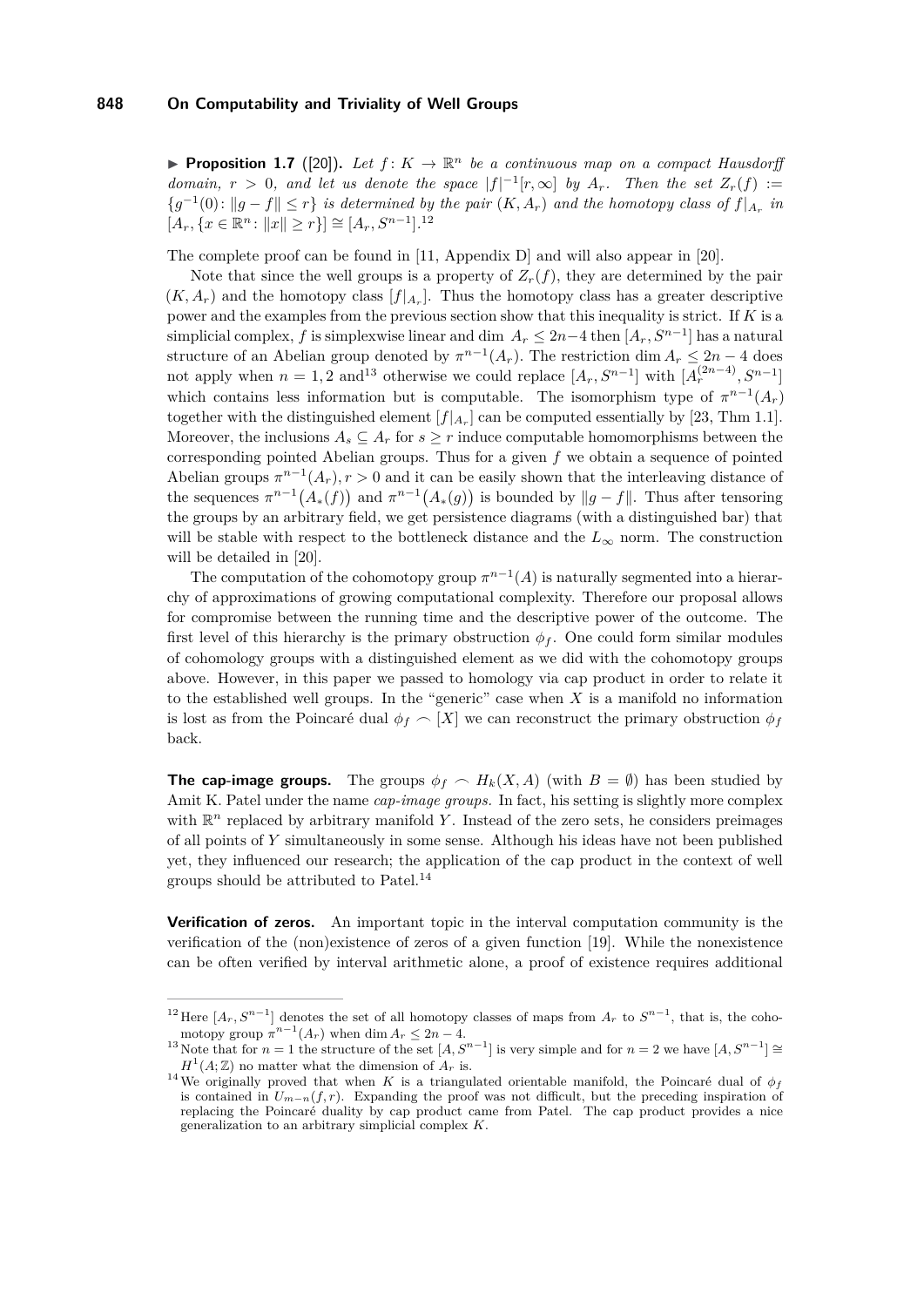methods which often include topological considerations. In the case of continuous maps  $f: B<sup>n</sup> \to \mathbb{R}<sup>n</sup>$ , Miranda's or Borsuk's theorem can be used for zero verification [\[13,](#page-14-11) [1\]](#page-13-5), or the computation of the topological degree [\[17,](#page-14-12) [6,](#page-13-6) [12\]](#page-14-13). Fulfilled assumptions of these tests not only yield a zero in  $B^n$  but also a "robust" zero and a nontrivial 0th well group  $U_0(f, r)$  for some  $r > 0$ . Recently, topological degree has been used for simplification of vector fields [\[22\]](#page-14-14).

The first obstruction  $\phi_f$  is the analog of the degree for underdetermined systems, that is, when dim  $K > n$  in our setting. To the best of our knowledge, this tool has not been algorithmically utilized.

## <span id="page-7-0"></span>**2 Computing lower bounds on well groups**

**Homology theory behind the well groups.** For computing the approximation  $\phi_f \sim H_k(X, A \cup B)$  of well group  $U_{k-n}(f)$  we only have to work with simplicial complexes and simplicial maps for which all homology theories satisfying the Eilenberg–Steenrod axioms are naturally equivalent. Hence, regardless of the homology theory *H*<sup>∗</sup> used, we can do the computations in simplicial homology. Therefore the standard algorithms of computational topology [\[7\]](#page-13-7) and the formula for the cap product of a simplicial cycle and cocycle [\[21,](#page-14-3) Section 2.2] will do the job.

The need for a carefully chosen homology theory stems from the courageous claim that the zero set *Z* of *arbitrary* continuous perturbation *supports*  $\phi_f \frown \beta$  for any  $\beta \in H_*(X, A \cup$ *B*), i.e. some element of  $H_*(Z, B)$  is mapped by the inclusion-induced map to  $\phi_f \sim \beta$ . Without more restrictions on the perturbations, the zero sets can be "wild" non-triangulable topological spaces that can fool singular homology and render this claim false and – to the best of our knowledge – make well groups trivial. See an example after the proof of Theorem [1.2.](#page-3-3)

For the purpose of the work with the general zero sets, we will require that our homology theory satisfies the Eilenberg-sequenc-Steenrod axioms with a possible exception of the exactness axiom, and these additional properties:

- <span id="page-7-2"></span>**1.** *Weak continuity property:* for an inverse sequence of compact pairs  $(X_0, B_0) \supset (X_1, B_1)$ ⊃ ... the homomorphism  $H_* \varprojlim (X_i, B_i) \to \varprojlim H_*(X_i, B_i)$  induced by the family of inclusion  $\varprojlim(X_i, B_i) = \bigcap(X_i, B_i) \hookrightarrow (X_j, B_j)$  is surjective.
- **2.** *Strong excision:* Let  $f: (X, X') \to (Y, Y')$  be a map of compact pairs that maps  $X \setminus X'$ homeomorphically onto  $Y \setminus Y'$ . Then  $f_* : H_*(X, X') \to H_*(Y, Y')$  *is an isomorphism.*

Čech homology theory satisfies these properties as well as the Eilenberg–Steenrod axioms with the exception of the exactness axiom, and coincides with simplicial homology for triangulable spaces [\[24,](#page-14-15) Chapter 6].

In addition, we need a cohomology theory *H*<sup>∗</sup> that satisfies the Eilenberg–Steenrod axioms and is paired with  $H_*$  via a cap product  $H^n(X, A) \otimes H_k(X, A \cup B) \stackrel{\sim}{\longrightarrow} H_{k-n}(X, B)$ that is natural<sup>[15](#page-7-1)</sup> and coincides with the simplicial cap product when applied to simplicial complexes. We have not found any reference for the definition of cap product in Čech (co)homology, so we present our own construction in [\[11,](#page-14-5) Appendix E].

**Proof of Theorem [1.2.](#page-3-3)** We need to show that for any map *g* with  $||g - f|| \leq r$ , the image of the inclusion-induced map

$$
H_*(g^{-1}(0), B) \to H_*(X, B)
$$

<span id="page-7-1"></span><sup>&</sup>lt;sup>15</sup> Naturality of the cap product means that if  $f : (X, A \cup B, A) \rightarrow (X, A' \cup B', A')$  is continuous, then  $f_*(f^*(\tilde{\alpha}) \cap \beta) = \tilde{\alpha} \cap f_*(\beta)$  for any  $\beta \in H_*(X, A \cup B)$  and  $\tilde{\alpha} \in H^*(X', A')$ .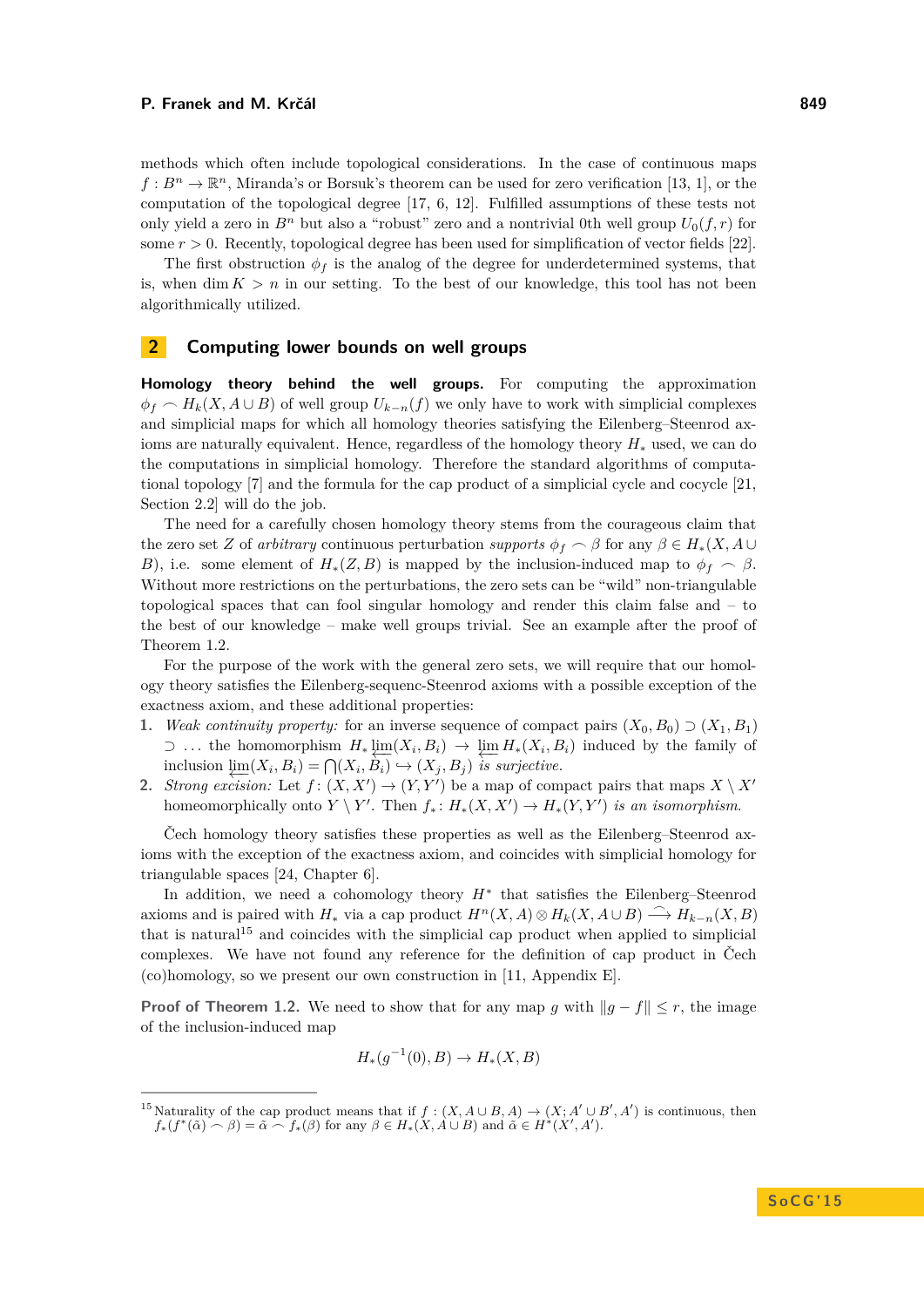contains the cap product of the first obstruction  $\phi_f := f^*(\xi)$  with all relative homology classes of  $(X, A \cup B)$ . Let us first restrict to the less technical case of *g* being a strict *r*-perturbation, that is,  $||q - f|| < r$ .

Let us denote  $X_0 := X = |f|^{-1}[0,r]$  and  $A_0 := A = |f|^{-1}(r)$ . Next we choose a decreasing positive sequence  $\epsilon_1 > \epsilon_2 > ...$  with  $\lim_{i \to \infty} \epsilon_i = 0$  and with  $\epsilon_1 < r - ||f - g||$ . Thus  $X_1 := |g|^{-1}[0, \epsilon_1] \subseteq X_0$  and  $A'_0 := |g|^{-1}[\epsilon_2, \infty] \cap X_0 \supseteq |g|^{-1}[\epsilon_2, \epsilon_1]$ . Then we for each  $i > 0$  we define

 $X_i := |g|^{-1}[0, \epsilon_i],$ 

and its subspaces  $A_i := |g|^{-1}[\epsilon_{i+1}, \epsilon_i], A'_i := |g|^{-1}[\epsilon_{i+2}, \epsilon_i]$  and  $B_i := B \cap X_i$ .

Note that  $\bigcap_i X_i = g^{-1}(0)$ , and consequently,  $\bigcap_i B_i = g^{-1}(0) \cap B$ . For any given  $\beta \in$ *H<sub>k</sub>*(*X, A* ∪ *B*), our strategy is to find homology classes  $\alpha_i \in H_{k-n}(X_i, B_i)$ , with  $\alpha_0 =$  $\phi$ <sup>*f*</sup>  $\frown$  *β*, that fit into the sequence of maps  $H_{k-n}(X_0, B_0) \leftarrow H_{k-n}(X_1, B_1) \leftarrow \dots$  induced by inclusions. This gives an element in  $\varprojlim H_{k-n}(X_i, B_i)$ , and consequently by the weak continuity property (requirement [1](#page-7-2) above), we get the desired element  $\alpha \in H_{k-n}(g^{-1}(0), B)$ .

The elements  $\alpha_i$  will be constructed as cap products. To that end, we need to obtain "analogs" of  $\beta$  and for that we will need a more complicated sequence of maps. It is the zig-zag sequence

<span id="page-8-3"></span><span id="page-8-1"></span>
$$
X_0 \stackrel{\text{id}}{\to} X_0 \stackrel{\text{incl}}{\leftarrow} X_1 \stackrel{\text{id}}{\to} X_1 \stackrel{\text{incl}}{\leftarrow} X_2 \stackrel{\text{id}}{\to} \cdots \tag{2}
$$

that restricts to the zig-zags

<span id="page-8-2"></span>
$$
A_0 \stackrel{\text{incl}}{\hookrightarrow} A'_0 \stackrel{\text{incl}}{\hookleftarrow} A_1 \stackrel{\text{incl}}{\hookrightarrow} A'_1 \stackrel{\text{incl}}{\hookleftarrow} A_2 \stackrel{\text{incl}}{\hookrightarrow} \cdots
$$
 (3)

and

$$
A_0 \cup B_0 \stackrel{\text{incl}}{\hookrightarrow} A'_0 \cup B_0 \stackrel{\text{incl}}{\hookleftarrow} A_1 \cup B_1 \stackrel{\text{incl}}{\hookrightarrow} A'_1 \cup B_1 \stackrel{\text{incl}}{\hookleftarrow} A_2 \cup B_2 \stackrel{\text{incl}}{\hookrightarrow} \cdots
$$
 (4)

The pair  $(X_{i+1}, A_{i+1} \cup B_{i+1})$  is obtained from  $(X_i, A'_i \cup B_i)$  by excision of  $|g|^{-1}(\epsilon_{i+1}, \epsilon_i]$ , that is,  $X_{i+1} = X_i \setminus |g|^{-1}(\epsilon_{i+1}, \epsilon_i]$  and  $A_{i+1} \cup B_{i+1} = (A'_i \cup B_i) \setminus |g|^{-1}(\epsilon_{i+1}, \epsilon_i]$ . Hence by excision,<sup>[16](#page-8-0)</sup> each inclusion of the pairs  $(X_i, A'_i \cup B_i) \hookrightarrow (X_{i+1}, A_{i+1} \cup B_{i+1})$  induces isomorphism on relative homology groups. Therefore the zig-zag sequences [\(2\)](#page-8-1) and [\(4\)](#page-8-2) induce a sequence

$$
H_k(X_0, A_0 \cup B_0) \to H_k(X_0, A'_0 \cup B_0) \cong H_k(X_1, A_1 \cup B_1) \to H_k(X_1, A'_1 \cup B_1) \cong \cdots
$$
  
\n
$$
\begin{array}{c}\n\cup \\
\downarrow \\
\beta_0 := \beta \\
\beta'_0 \\
\vdots \\
\beta'_1\n\end{array} \qquad \qquad \begin{array}{c}\n\cup \\
\downarrow \\
\beta_1 \\
\beta'_1 \\
\vdots \\
\beta'_1\n\end{array} \qquad \qquad \cdots
$$

that can be made pointed by choosing the distinguished homology classes  $\beta_i \in H_k(X_i, A_i \cup$  $B_i$ ) and  $\beta'_i \in H_k(X_i, A'_i \cup B_i)$  that are the images of  $\beta_0 := \beta \in H_k(X, A \cup B)$  in this sequence.

Similarly, we want to construct a pointed zig-zag sequence in cohomology induced by [\(2\)](#page-8-1) and [\(3\)](#page-8-3). The distinguished elements  $\phi_i \in H^n(X_i, A_i)$  and  $\phi'_i \in H^n(X_i, A'_i)$  are defined as the pullbacks of the fundamental cohomology class  $\xi \in H^n(\mathbb{R}^n, \mathbb{R}^n \setminus \{0\})$  by the restrictions of *g*. Because of the functoriality of cohomology,  $\phi_i$  and  $\phi'_i$  fit into the sequence induced by [\(2\)](#page-8-1) and [\(3\)](#page-8-3):

$$
H^{n}(X_0, A_0) \leftarrow H^{n}(X_0, A'_0) \rightarrow H^{n}(X_1, A_1) \leftarrow H^{n}(X_1, A'_1) \rightarrow \cdots
$$
  
\n
$$
\begin{array}{ccc}\n\downarrow & \downarrow & \downarrow \\
\downarrow & \downarrow & \downarrow \\
\phi_0 & \phi'_0 & \phi_1 & \phi'_1 & \cdots\n\end{array}
$$

<span id="page-8-0"></span><sup>&</sup>lt;sup>16</sup> Because of our careful choice of the spaces  $A_i$  and  $A'_i$  we do not need the strong excision here. However, we do not know how to avoid it in the case when  $\|\hat{g} - f\| = r$ .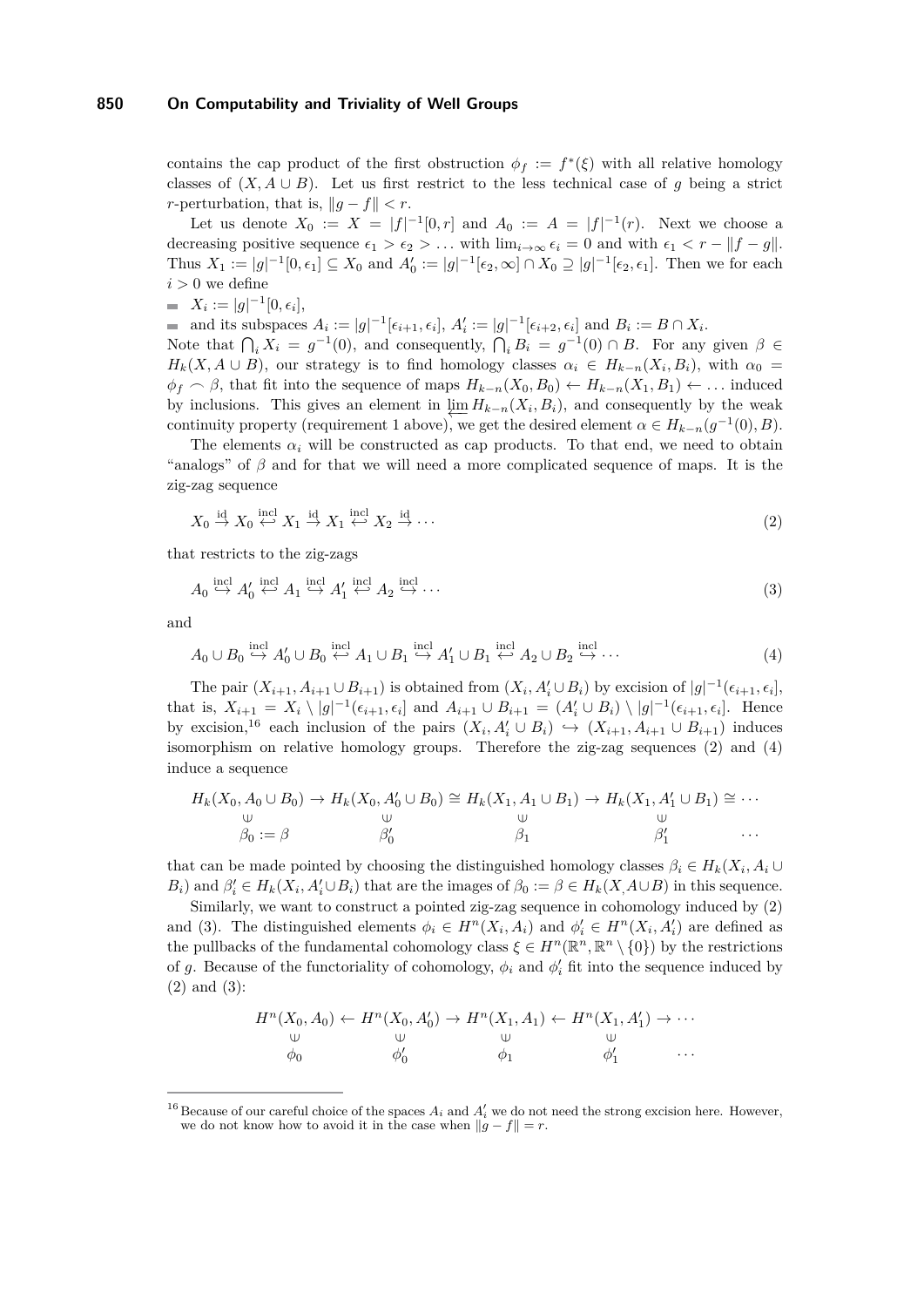From the naturality of the cap product we get that the elements  $\phi_i \frown \beta_i$  and  $\phi'_i \frown \beta'_i$ fit into the sequence

$$
H_{k-n}(X_0, B_0) \stackrel{\text{id}}{\cong} H_{k-n}(X_0, B_0) \leftarrow H_{k-n}(X_1, B_1) \stackrel{\text{id}}{\cong} H_{k-n}(X_1, B_1) \leftarrow \cdots
$$
  
\n
$$
\begin{array}{ccc}\n\downarrow & \downarrow & \downarrow & \downarrow \\
\phi_0 \cap \beta_0 & \phi'_o \cap \beta'_0 & \phi_1 \cap \beta_1 & \phi'_1 \cap \beta'_1 \\
\downarrow & \downarrow & \downarrow & \downarrow\n\end{array}
$$

that is induced by [\(2\)](#page-8-1), that is, each  $H_{k-n}(X_i, B_i) \stackrel{\text{id}}{=} H_{k-n}(X_i, B_i)$  is induced by the identity *X*<sup>*i*</sup>  $\stackrel{\cong}{\to}$  *X<sub>i</sub>* and each map  $H_{k-n}(X_i, B_i)$  ←  $H_{k-n}(X_{i+1}, B_{i+1})$  is induced by the inclusion  $X_i \leftrightarrow X_{i+1}$ . Hence  $\alpha_i := \phi_i \frown \beta_i$  are the desired elements and thus there is an element  $\tilde{\alpha} := (\alpha_0, \alpha_1, \ldots)$  in  $\underleftarrow{\lim} H_{k-n}(X_i, B_i).$ 

We recall that the weak continuity property of the homology theory *H*<sup>∗</sup> assures the surjectivity of the the map

<span id="page-9-0"></span>
$$
(\iota_i)_{i\geq 0} : H_{k-n}\left(\bigcap X_i, B\right) \to \varprojlim H_{k-n}(X_i, B) \tag{5}
$$

where each component  $\iota_i$  is induced by the inclusion  $\bigcap_i X_i \hookrightarrow X_i$ . Let  $\alpha \in H_{k-n}(g^{-1}(0), B)$ be arbitrary preimage of  $\tilde{\alpha}$  under the surjection [\(5\)](#page-9-0). By construction,  $\alpha$  is mapped to  $\alpha_0 = \phi_f \frown \beta$  by the map  $\iota_0$ .

It remains to prove the theorem in the case when  $||g - f|| = r$ . The proof goes along the same lines with only the following differences:

For arbitrary decreasing sequence  $1 = \epsilon_0 > \epsilon_1 > \epsilon_2 > ...$  with  $\lim \epsilon_i = 0$  we define  $h_i := \epsilon_i f + (1 - \epsilon_i)g$  for  $i \geq 0$ . We will furthermore need that  $2\epsilon_{i+1} > \epsilon_i$  for every  $i \geq 0$ . Let

$$
X_i := |h_i|^{-1} [0, \epsilon_i r],
$$
  
\n
$$
A'_i := \{ x \in X : |h_i(x)| \le \epsilon_i r \text{ and } |h_{i+1}(x)| \ge \epsilon_{i+1} r \} \text{ and }
$$
  
\n
$$
A_i := |h_i|^{-1} (\epsilon_i r).
$$

We have  $A_i \subseteq A'_i$  because by definition  $||h_i - h_{i+1}|| \leq (\epsilon_i - \epsilon_{i+1})r$  and thus  $|h_i(x)| = \epsilon_i r$ implies  $|h_{i+1}(x)| \geq \epsilon_{i+1}r$ . Similarly  $A_{i+1} \subseteq A_i'$  and  $X_{i+1} \subseteq X_i$ . Therefore as before, the zig-zag sequence  $(2)$  restricts to  $(3)$  and  $(4)$ .

- The homology classes  $\beta_i$  and  $\beta'_i$  are defined as above. We only need to use the strong excision for the inclusion  $(X_i, A'_i \cup B_i) \leftarrow (X_{i+1}, A_{i+1} \cup B_{i+1}).$
- We define the cohomology classes  $\phi_i := h_i^*(\xi)$  and  $\phi'_i := h_{i+1}^*(\xi)$ . We only need to check that  $h_i$  is homotopic to  $h_{i+1}$  as a map of pairs  $(X_i, A'_i) \to (\mathbb{R}^n, \mathbb{R}^n \setminus \{0\})$ . Indeed, they are homotopic via the straight-line homotopy since  $|h_{i+1}(x)| \geq \epsilon_{i+1}r$  implies  $|h_i(x)| \geq$  $\epsilon_{i+1}r - (\epsilon_i - \epsilon_{i+1})r = (2\epsilon_{i+1} - \epsilon_i)r > 0$ . We used the inequality  $2\epsilon_{i+1} > \epsilon_i$  which was our requirement on the sequence  $(\epsilon_i)_{i>0}$ . We also have  $\phi_0 = \phi_f$  as  $h_0 = f$  and  $(X_0, A_0) = (X, A).$
- We continue by defining cap products  $\alpha_i$ , their limit  $\tilde{\alpha}$  and its preimage  $\alpha$  under the surjection  $H_{k-n}(\bigcap_i X_i, B) \to \varprojlim_i H_{k-n}(X_i, B)$ . To finish the proof we claim that  $\bigcap_i X_i = g^{-1}(0)$ . Indeed,  $g(x) = 0$  implies  $h_i(x) \le ||h_i - g|| = \epsilon_i r$  for each *i* and  $g(x) > 0$  implies  $h_i(x) > 0$  for *i* such that  $2\epsilon_i r < |g(x)|$ .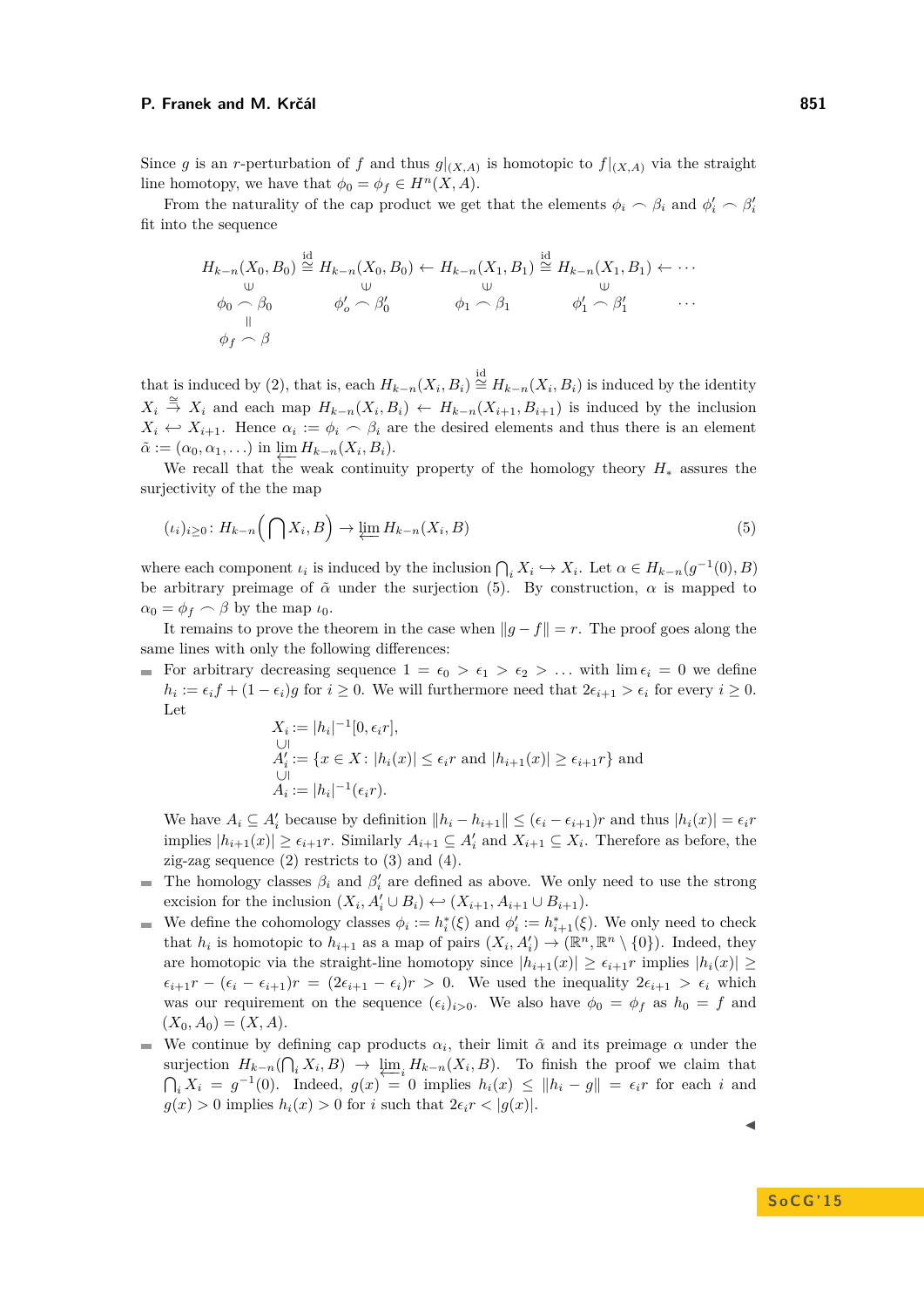The surjectivity of [\(5\)](#page-9-0) and the strong excision is not only a crucial step for Theorem [1.2](#page-3-3) but implicitly also for the results stated in [\[3,](#page-13-3) p. 16]. If we defined well groups by means of singular homology, then even in a basic example  $f(x,y) = x^2 + y^2 - 2$  and  $r = 1$ , the first well group  $U_1(f, r)$  would be trivial. The zero set of any 1-perturbation g is contained in the annulus  $X := \{(x, y): 1 \leq x^2 + y^2 \leq 3\}$  and the two components of  $\partial X$  are not in the same connected components of  $\{x \in X : q(x) \neq 0\}$ . However, we could construct a "wild" 1-perturbation *g* of *f* such that  $g^{-1}(0)$  is a Warsaw circle [\[18\]](#page-14-16) which is, roughly speaking, a circle with infinite length, trivial first singular homology, but nontrivial Čech homology. Thus Čech homology serves as a better theoretical basis for the well groups. Another solution to avoid problems with wild zero sets would be to restrict ourselves to "nice" perturbations, for example piecewise linear or smooth and transverse to 0. Such approach would lead, to the best of our knowledge, to identical results.

**Proof of Theorem [1.3.](#page-4-4)** Under the assumption on computer representation of *K* and *f*, the pair  $(X, A)$  is homeomorphic to a computable simplicial pair  $(X', A')$  such that X' is a subcomplex of a subdivision  $K'$  of  $K$  [\[10,](#page-14-6) Lemma 3.4]. Therefore, the induced triangulation *B*<sup> $\prime$ </sup> of  $B \cap X'$  is a subcomplex of *X*<sup> $\prime$ </sup>. Furthermore, a simplicial approximation  $f' : A' \rightarrow S'$  of  $f|_A: A \to S^{n-1}$  can be computed. The computation is implicit in the proof of Theorem 1.2 in [\[10\]](#page-14-6) where the sphere  $S^{n-1}$  is approximated by the boundary  $S'$  of the *n*-dimensional cross polytope *B'*. The simplicial approximation  $(X', A') \to (B', S')$  of  $f|_X$  can be constructed consequently by sending each vertex of  $X \setminus A$  to an arbitrary point in the interior of the cross polytope, say  $0 \in \mathbb{R}^n$ . The pullback of a cohomology class can be computed by standard algorithms. Therefore  $\phi_f$  and  $H_*(X, B)$  can be computed and the explicit formula for the cap product in [\[21,](#page-14-3) Section 2.1] yields the computation of  $\phi_f \sim H_*(X, B)$ . All this can be done without any restriction on the dimensions of the considered simplicial complexes.  $\blacktriangleleft$ 

**Well diagram associated with**  $\phi \sim H_*(X, A \cup B)$ . Let  $r_1 > r_2 > 0$  and let  $X_1$ , *X*<sub>2</sub>, *A*<sub>1</sub>, *A*<sub>2</sub> be  $|f|^{-1}[0, r_1]$ ,  $|f|^{-1}[0, r_2]$ ,  $|f|^{-1}\{r_1\}$ ,  $|f|^{-1}\{r_2\}$  respectively,  $\phi_1$ ,  $\phi_2$  be the respective obstructions. Further, let  $A'_1 := |f|^{-1}[r_2, r_1]$  and  $\phi'_1 = f^*(\xi) \in H^n(X_1, A'_1)$  be the pullback of the fundamental class  $\xi \in H^n(\mathbb{R}^n, \mathbb{R}^n \setminus \{0\})$ . The inclusions  $(X_1, A_1) \subseteq$  $(X_1, A'_1) \supseteq (X_2, A_2)$  induce cohomology maps that take  $\phi'_1$  to  $\phi_1$  resp.  $\phi_2$ . Let us denote, for simplicity, by *V*<sub>1</sub> the group  $\phi_1 \sim H_*(X_1, A_1 \cup B)$ ,  $V_2 := \phi_2 \sim H_*(X_2, A_2 \cup B)$  and  $V_1' := \phi_1' \frown H_*(X_1, A_1' \cup B)$ . Further, let  $U_1$  resp.  $U_2$  be the well groups  $U(f, r_1)$  resp.  $U(f, r_2)$ .

In this section, we analyze the relation between  $V_1$  and  $V_2$ . First let  $i_1$  be a map from  $V_1$  to  $V'_1$  that maps  $\phi_1 \frown \beta_1$  to  $\phi'_1 \frown i_*(\beta_1)$ . By the naturality of cap product,  $\phi_1 \frown \beta_1 = \phi'_1 \frown i_*(\beta_1)$ , so  $i_1$  is an inclusion.



By excision, there is an inclusioninduced isomorphisms  $i'_1$  :  $H_*(X_2, A_2 \cup$ *B*)  $\stackrel{\sim}{\to}$  *H*<sub>∗</sub>(*X*<sub>1</sub>, *A*'<sub>1</sub></sub> ∪ *B*) and its inverse induces an isomorphism  $i_2 : V'_1 \overset{\sim}{\rightarrow} V_2$  by mapping  $\phi'_1 \sim \beta'_1$  to  $\phi_2 \sim (i'_1)^{-1}(\beta'_1)$ . The composition  $i_2 \circ i_1 =: \iota_{12}$  is a homomorphism from  $V_1$  to  $V_2$ . Being the composition of an inclusion and an isomorphism,  $\iota_{12}$  is an injection and one easily verifies that the inclusion-induced map  $i_{21}$ : *H*<sub>∗</sub>(*X*<sub>2</sub>*, B*)→*H*<sub>∗</sub>(*X*<sub>1</sub>*, B*) satisfies  $i_{21} \circ i_{12} =$ id| $V_1$ . It follows that  $\{V(r_i), v_{i,i+1}\}_{r_i > r_{i+1}}$  is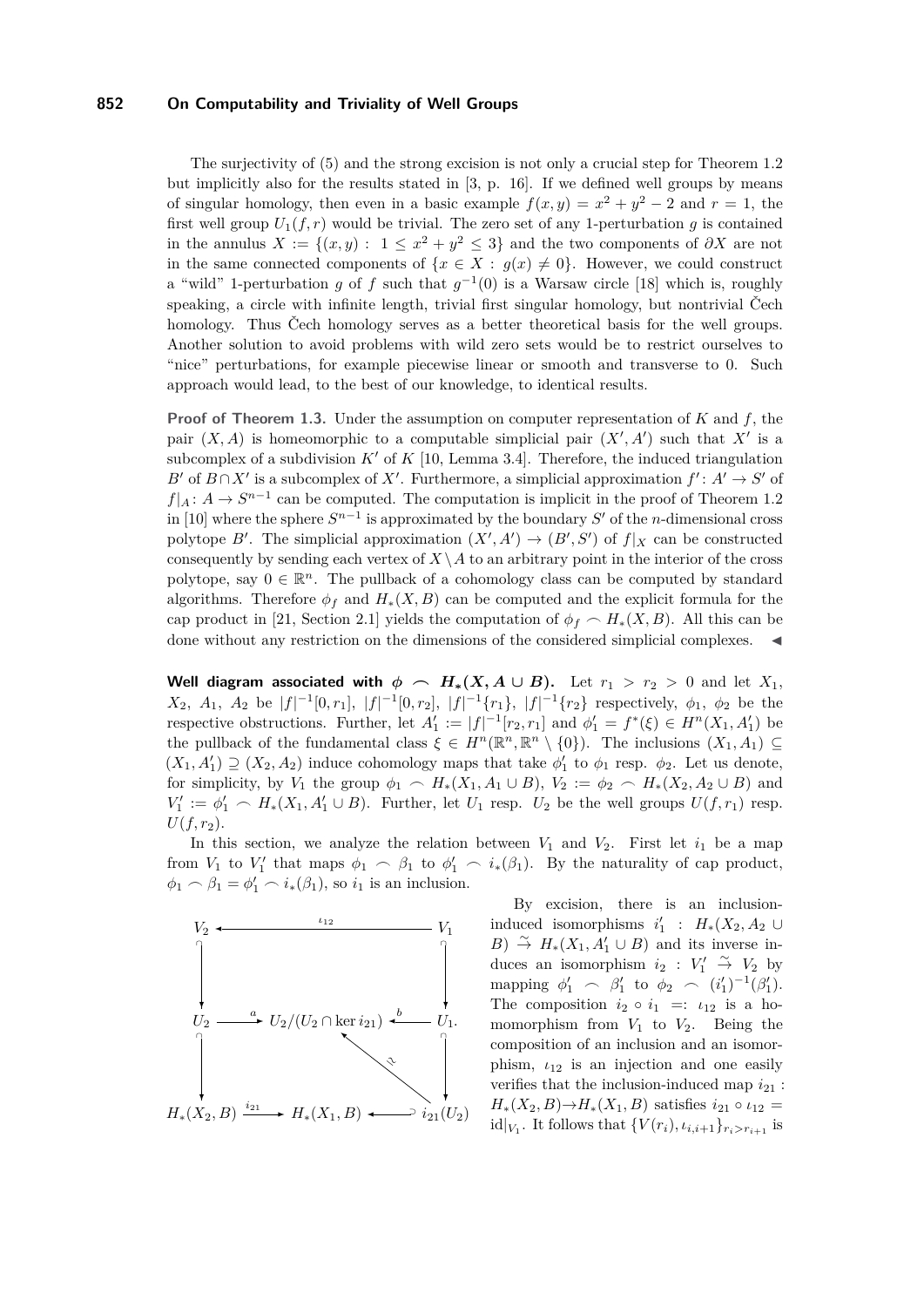a persistence module consisting of shrinking abelian groups and injections  $V_i \rightarrow V_{i+1}$  for  $r_i > r_{i+1}$ . The relation between *ι* and well diagrams described in [\[9\]](#page-14-17) is reflected by the commutative diagram above.

**The idea behind the proof of Theorem [1.4.](#page-4-1)** In the special case when *X* is a smooth *m*-manifold with  $A = \partial X$ , the zero set of any smooth *r*-perturbation *q* transverse to 0 is an  $(m - n)$ -dimensional smooth submanifold of *X*. It is not so difficult to show that its fundamental class  $[g^{-1}(0)]$  is mapped by the inclusion-induced map to  $\phi_f \sim [X]$ , where  $[X]$  ∈  $H_m(X, \partial X)$  is the fundamental class of *X*. If  $g^{-1}(0)$  is connected, then  $H_{m-n}(g^{-1}(0))$ is generated by its fundamental class and we immediately obtain the reverse inclusion  $\phi_f$  $H_m(X, A) \supseteq U_{m-n}(f,r)$ . The nontrivial part in the proof of Theorem [1.4](#page-4-1) is to show that in the indicated dimension range, we can find a perturbation *g* so that  $g^{-1}(0)$  is connected. The full proof is in [\[11,](#page-14-5) Appendix B].

## <span id="page-11-0"></span>**3 Incompleteness of well groups**

In this section, we study the case when the first obstruction  $\phi_f$  is trivial and thus the map  $f|_A$ can be extended to a map  $f^{(n)}: X^{(n)} \to S^{n-1}$  on the *n*-skeleton  $X^{(n)}$  of *X*. Observation [1.1](#page-3-4) (proved in [\[11,](#page-14-5) Appendix C]) implies that the only possibly nontrivial well groups are  $U_i(f, r)$ for  $j \leq m - n - 1$ .

The following lemma summarizes the necessary tools for the constructions of this section. They directly follow from Lemma D.1 in [\[11,](#page-14-5) Appendix D] and from [\[10,](#page-14-6) Lemma 3.3].

<span id="page-11-1"></span>**I Lemma 3.1.** Let  $f: K \to \mathbb{R}^n$  be a map on a compact Hausdorff space,  $r > 0$ , and let us *denote the pair of spaces*  $|f|^{-1}[0,r]$  *and*  $|f|^{-1}\{r\}$  *by X and A, respectively. Then* 

- <span id="page-11-3"></span>**1.** *for each extension*  $e: X \to \mathbb{R}^n$  *of*  $f|_A$  *we can find a strict r-perturbation g of f with*  $g^{-1}(0) = e^{-1}(0);$
- <span id="page-11-2"></span>**2.** *for each r-perturbation g of f without a root there is an extension*  $e: X \to \mathbb{R}^n \setminus \{0\}$  *of*  $f|_A$  *(without a root).*

In the following we want to show that well groups can fail to distinguish between maps with intrinsically different families of zero sets. Namely, in the following examples we present maps *f* and *f*' with  $U_0(f,r) = U_0(f',r) = \mathbb{Z}$  for each  $r \leq 1$  and  $U_i(f,r) = U_i(f,r) = 0$  for each  $r \leq 1$  and  $i > 0$ . However,  $Z_r(f)$  will be significantly different from  $Z_r(f')$ .

**Proof of Theorem [1.5.](#page-5-0)** We have that  $B = \emptyset$  and  $K = S^j \times B^i$ , where  $B^i$  is represented by the unit ball in  $\mathbb{R}^i$  and  $j = m - i$ . Let the maps  $f, f' : K \to \mathbb{R}^n$  be defined by

$$
f(x, y) := |y| \varphi(x, y/|y|)
$$
 and  $f'(x, y) := |y| \varphi'(x, y/|y|)$ 

where  $\varphi, \varphi' : S^j \times S^{i-1} \to S^{n-1} \subseteq \mathbb{R}^n$  are defined by

- $\varphi(x, y) := \mu(y)$  where  $\mu: S^{i-1} \to S^{n-1}$  is an arbitrary nontrivial map.
- $\varphi'$  is defined as the composition  $S^j \times S^{i-1} \to S^{m-1} \stackrel{\nu}{\to} S^{n-1}$  where the first map is the quotient map  $S^j \times S^{i-1} \to S^j \wedge S^{i-1} \cong S^{m-1}$  and  $\nu$  is an arbitrary nontrivial map. In other words, we require that the composition  $\varphi' \Phi$  – where  $\Phi$  denotes the characteristic map of the  $(m-1)$ -cell of  $S^j \times S^{i-1}$  – is equal to the composition  $\nu q$ , where q is the quotient map  $B^{m-1} \to B^{m-1}/(\partial B^{m-1}) \cong S^{m-1}$ .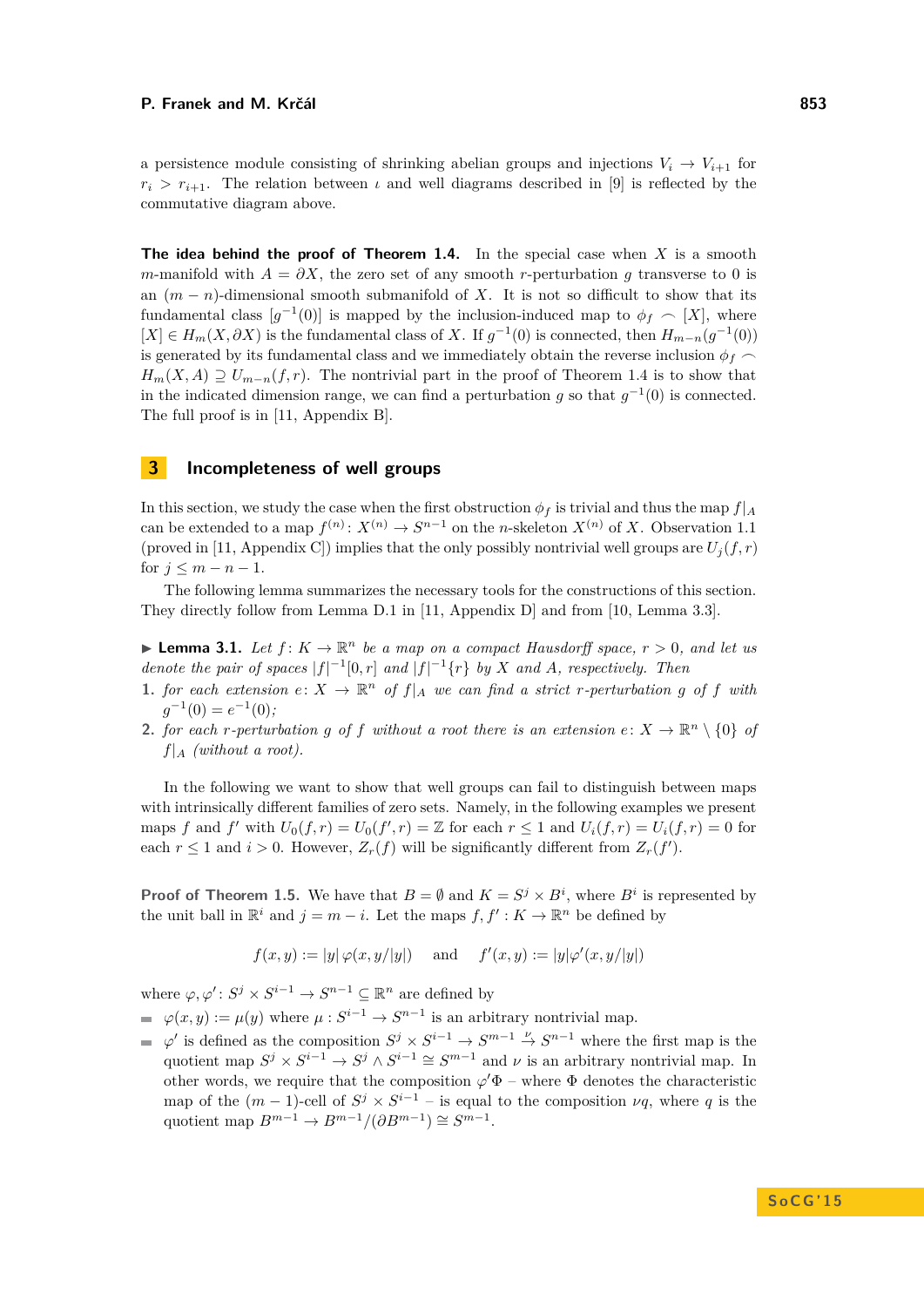**Well groups computation.** Next we prove that the well groups of  $U_*(f,r)$  and  $U_*(f',r)$ are the same for  $r \in (0, 1]$ , namely, nonzero only in dimension 0, where they are isomorphic to Z. We obviously have  $X = S^j \times \{y \in \mathbb{R}^i : |y| \leq r\} \simeq S^j \times B^i$  and  $A = \partial X$  for both maps. The restriction  $f|_A$  and  $f'|_A$  are equal to  $\varphi$  and  $\varphi'$  (after normalization). We first prove that  $U_0(f,1) \cong U_0(f',1) \cong \mathbb{Z}$ . This fact follows from  $H_0(X) \cong \mathbb{Z}$ , from non-extendability of  $\varphi$  and  $\varphi'$  and from Lemma [3.1](#page-11-1) part [2](#page-11-2) (or [\[10,](#page-14-6) Lemma 3.3]).

**► Lemma 3.2.** *The map*  $\varphi'$  *cannot be extended to a map*  $X \to S^{n-1}$ *.* 

The proof can be found in [\[11,](#page-14-5) Appendix A]. Since the map  $\mu: S^{i-1} \to S^{n-1}$  cannot be extended to  $B^i \supset S^{i-1}$ , also  $\varphi$  cannot be extended to *X*.

Since then only the *j*th homology group of *X* is nontrivial, the remaining task is to show that  $U_j(f,1) \cong U_j(f',1) \cong 0$ . We do so by presenting two *r*-perturbations *g* and *g*' of *f* and  $f'$ , respectively:

- $g(x, y) := f(x, y) rx = |y| \mu(y/|y|) rx$  where we consider  $S^j \subseteq \mathbb{R}^{j+1}$  as a subset of  $\mathbb{R}^n$ naturally embedded in the first  $j + 1$  coordinates (here we need that  $j = m - i < n$ ).
- We first construct an extension  $e' : X \to \mathbb{R}^n$  of  $\varphi' = f'|_A$  and then the *r*-perturbation  $g'$  is obtained by Lemma [3.1](#page-11-1) part [1.](#page-11-3) The extension  $e'$  is defined as constant on the single *i*-cell of *X*, that is,  $e'(x_0, y)$  is put equal to the basepoint of  $S^{n-1} \subseteq \mathbb{R}^n$ . On the remaining  $m$ -cell  $B^m \cong \{z \in \mathbb{R}^m : |z| \leq 1\}$  of *X* we define  $e'(z) := |z|e'(z/|z|)$ , where each point *z* is identified with a point of *X* via the characteristic map  $\Psi_1: B^m \to X$  of the *m*-cell  $B^{m}$ <sup>[17](#page-12-0)</sup>

By definition the only root of  $g'$  is the single point  $\Psi_1(0)$  of the interior of *X*. Therefore  $U_i(f,1) \cong 0$ . Note that the role of  $\Psi_1(0)$  could be played by an arbitrary point in the interior of *X*. [18](#page-12-1)

The zero set  $g^{-1}(0) = \{(x, y) : |y| = r \text{ and } \mu(y/|y|) = x\}$  is by definition homeomorphic to the pullback (i.e., a limit) of the diagram

$$
S^{i-1} \downarrow
$$
  
\n
$$
\downarrow^{\mu}
$$
  
\n
$$
\xrightarrow{\iota} S^{n-1}
$$
 (6)

where  $\iota$  is the equatorial embedding, i.e., sends each element *x* to  $(x, 0, 0, ...)$ . In plain words, the zero set is the  $\mu$ -preimage of the equatorial *j*-subsphere of  $S^{n-1}$ . We will prove that under our assumptions on dimensions, this is the  $(m - n)$ -sphere  $S^{m-n}$ . Then from  $m - n > m - i = j$  it will follow that  $H_j(g^{-1}(0)) \cong 0$  which proves Theorem [1.5.](#page-5-0)

The topology of the pullback is particularly easy to see in the case when  $j = n-1$  and  $\iota$  is the identity. There it is simply the domain of  $\mu$ , that is,  $S^{i-1}$  where  $i-1 = m-j-1 = m-n$ .

In the general case, the only additional tool we use to identify the pullback is the Freudenthal suspension theorem. The pullback is homeomorphic to the *µ*-preimage of the equatorial subsphere  $S^{m-i} \subseteq S^{n-1}$ . By Freudenthal suspension theorem  $\mu$  is homotopic to an iterated suspension  $\Sigma^a \eta$  for some  $\eta \colon S^{i-1-a} \to S^{n-1-a}$  assuming  $i-1-a \leq 2(n-1-a)-1$ . We want to choose *a* so that  $n - 1 - a = m - i$  and thus images Im( $\eta$ ) =  $S^{n-1-a}$  and Im(*ι*) =  $S^j \subseteq S^{n-1}$  coincide (since  $j = m - i$  by definition). The last inequality with the choice  $a = n - 1 - m + i$  is equivalent to the bound  $i \leq (m + n - 1)/2$  from the hypotheses of

*S j*

<span id="page-12-0"></span><sup>&</sup>lt;sup>17</sup> Thus the formal definition is  $e'(\Psi_1(z)) := |z|e'(\Psi_1(z/|z|)).$ 

<span id="page-12-1"></span><sup>&</sup>lt;sup>18</sup> With more effort we could show that for *any* point *z* of X there is an *r*-perturbation of  $f'$  with *z* being its only zero point.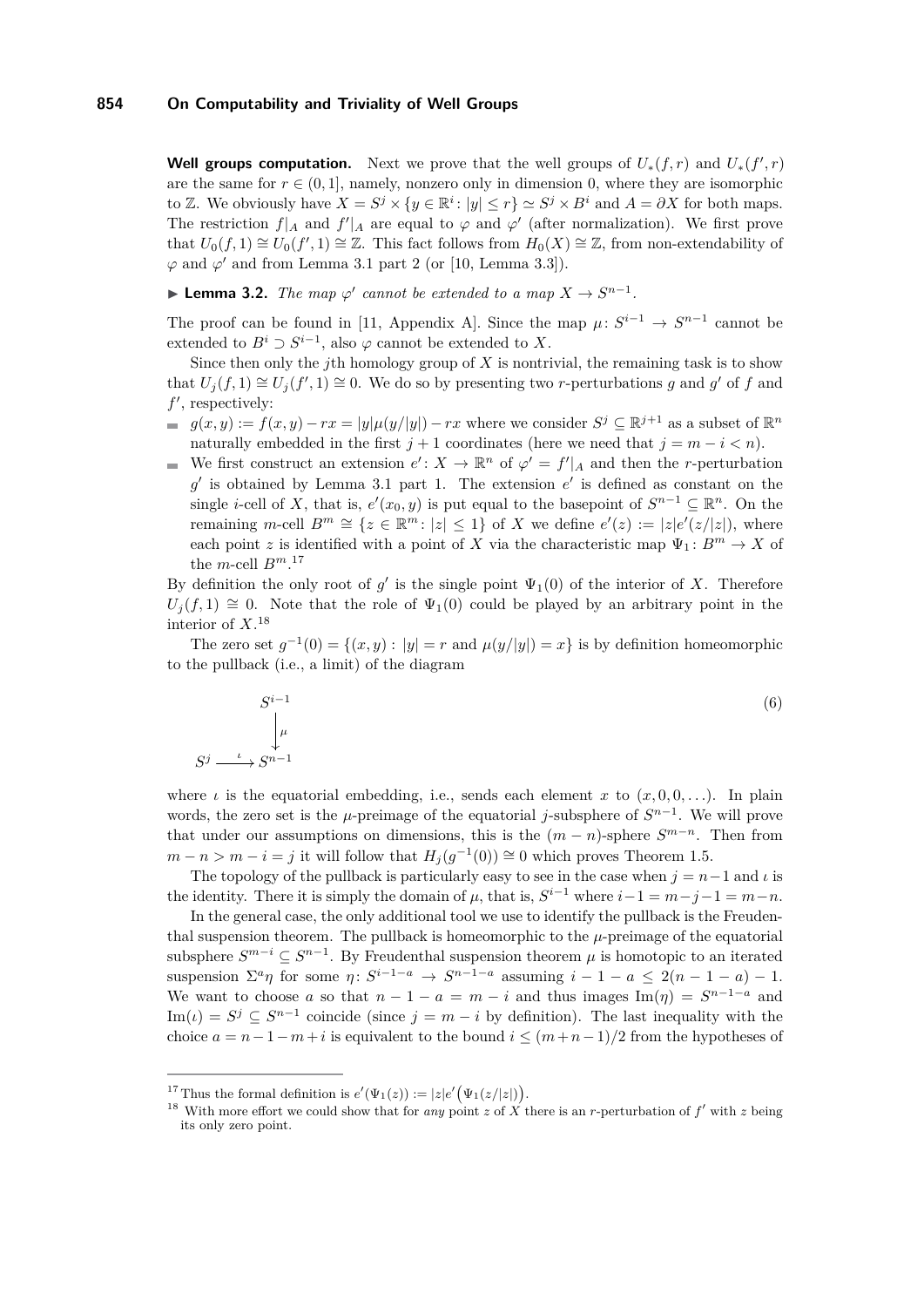the theorem. In our example, we may have chosen f in such a way that  $\mu = \sum^a \eta$ . But even for the choices of  $\mu$  only homotopic to  $\Sigma^a \eta$  we could have changed  $f$  on a neighborhood of *∂K* by a suitable homotopy. To finish the proof we use the fact that, by the definition of suspension, the  $\mu$ -preimage of  $S^{m-i} \subseteq S^{n-1}$  is identical to the *η*-preimage of  $S^{m-i}$ , that is  $S^{i-1-j} = S^{m-n}$ .

**Difference between**  $Z_r(f)$  and  $Z_r(f')$ . Because the map  $\mu$  is homotopically nontrivial, the zero set of each extension  $e: X \to \mathbb{R}^n$  of  $f|_A$  intersects each "section"  $\{x\} \times B^i$  of X. By Lemma [3.1](#page-11-1) part [2](#page-11-2) (or [\[10,](#page-14-6) Lemma 3.3]) applied to each restriction  $f|_{\{x\}\times B^i}$ , the same holds for *r*-perturbations *g* of *f* as well. In other words, the formula "for each  $x \in S^j$  there is  $y \in B^i$  such that  $f(x, y) = 0$ " is *satisfied robustly*, that is

$$
\forall Z \in Z_r(f) : \forall x \in S^j : \exists y \in B^i : (x, y) \in Z
$$

is satisfied. The above formula is obviously not true for  $f'$  as can be seen on the  $r$ perturbations *g*'. In particular, for every  $r \in (0,1]$  the family  $Z_r(f')$  contains a singleton.

As an example of another relevant property of  $Z_r(f)$  not captured by the well groups, we mention the following. For any given  $u: K \to \mathbb{R}$ , we may want to know what is the *rrobust maximum of u over the zero set of f,* i.e.,  $\inf_{Z \in Z_r(f)} \max_{z \in Z} u(z)$ . Let, for instance,  $u(x, y) = u(x)$  depend on the first coordinate only. Then the *r*-robust maximum for f is equal to  $\max_{x \in S} u(x)$  as follows from the discussion in the previous paragraph. On the other hand, the *r*-robust maximum for  $f'$  is equal to  $\min_x u(x)$  and is attained in  $g'$  when we set the value  $\Psi_1(0) := (\arg \min_{x \in S} u(x), 0)$  from the proof above. This holds for *r* arbitrarily small. The robust optima constitutes another and, in our opinion, practically relevant quantity whose approximation cannot be derived from well groups.

**Acknowledgements.** We are grateful to Ryan Budnay, Martin Čadek, Marek Filakovský, Tom Goodwillie, Amit Patel, Martin Tancer, Lukáš Vokřínek and Uli Wagner for useful discussions.

### **References**

- <span id="page-13-5"></span>**1** G. E. Alefeld, F. A. Potra, and Z. Shen. On the existence theorems of kantorovich, moore and miranda. Technical Report 01/04, Institut für Wissenschaftliches Rechnen und Mathematische Modellbildung, 2001.
- <span id="page-13-1"></span>**2** A. Ben-Tal, L.E. Ghaoui, and A. Nemirovski. *Robust Optimization*. Princeton Series in Applied Mathematics. Princeton University Press, 2009.
- <span id="page-13-3"></span>**3** P. Bendich, H. Edelsbrunner, D. Morozov, and A. Patel. Homology and robustness of level and interlevel sets. *Homology, Homotopy and Applications*, 15(1):51–72, 2013.
- <span id="page-13-0"></span>**4** G. Carlsson. Topology and data. *Bull. Amer. Math. Soc. (N.S.)*, 46(2):255–308, 2009.
- <span id="page-13-4"></span>**5** F. Chazal, A. Patel, and P. Škraba. Computing the robustness of roots. *Applied Mathematics Letters*, 25(11):1725 — 1728, November 2012.
- <span id="page-13-6"></span>**6** P. Collins. Computability and representations of the zero set. *Electron. Notes Theor. Comput. Sci.*, 221:37–43, December 2008.
- <span id="page-13-7"></span>**7** H. Edelsbrunner and J. L. Harer. *Computational topology*. American Mathematical Society, Providence, RI, 2010.
- <span id="page-13-2"></span>**8** H. Edelsbrunner, D. Morozov, and A. Patel. Quantifying transversality by measuring the robustness of intersections. *Foundations of Computational Mathematics*, 11(3):345–361, 2011.